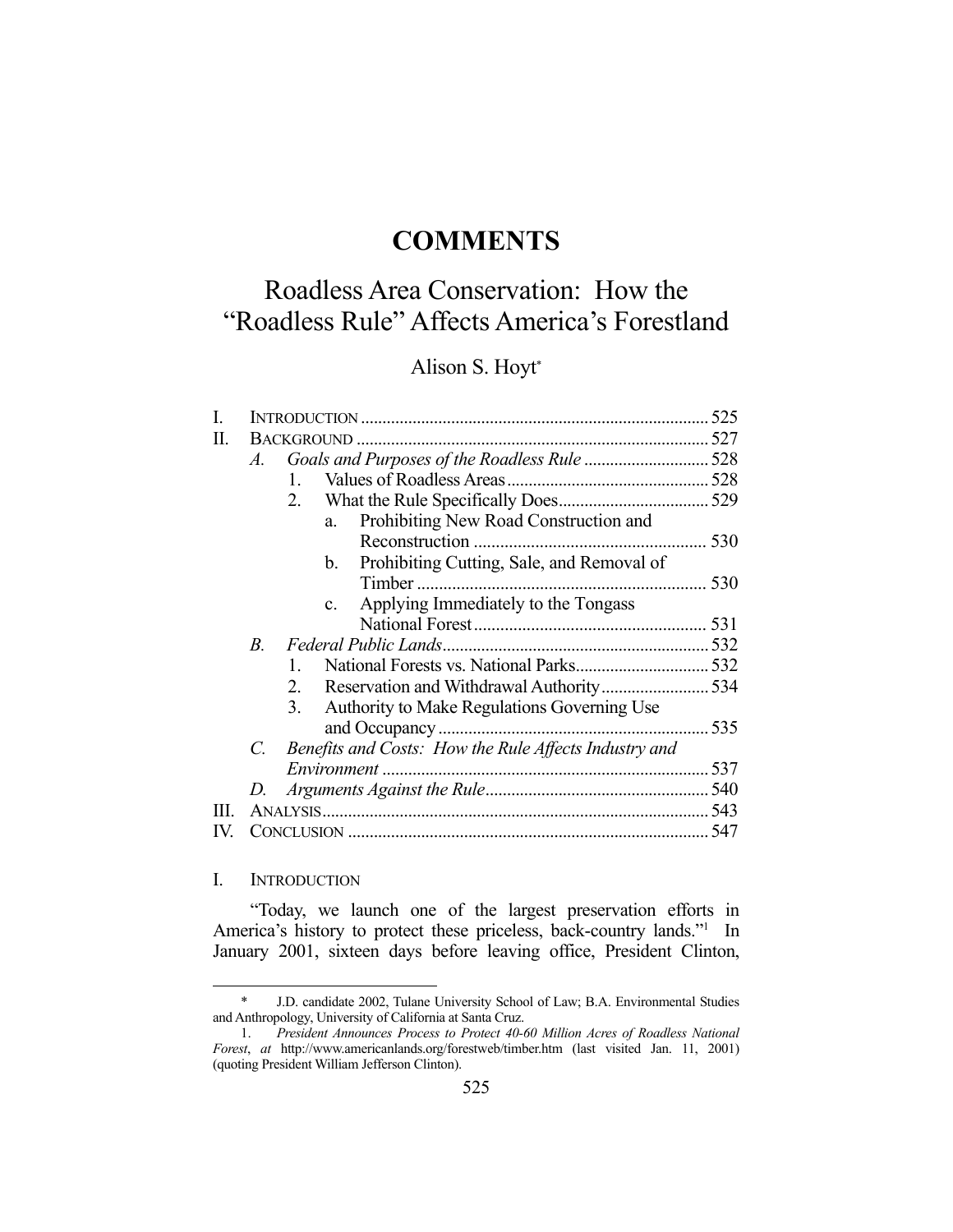through the Forest Service, reserved nearly sixty million acres of federal land under the Special Areas; Roadless Area Conservation Rule (Roadless Rule).<sup>2</sup> Not since Teddy Roosevelt has a President implemented such an extensive land withdrawal policy.<sup>3</sup> After more than a year of hearings and public comments, Clinton approved the final version of the rule on January 5, 2001, thereby preserving millions of acres of pristine National Forest System (NFS) land for future generations.4

 The new protections encompass an area larger than all of the nation's National Parks put together,<sup>5</sup> and lie almost entirely in the twelve western states.<sup>6</sup> While environmentalists praise the rule for protecting the biodiversity and ecosystem health of these pristine lands, others, including some governors of western states traditionally dependent upon the resources found there, hotly contest it.7 Because the rule is a maneuver of such massive scale, questions of authority have been raised. Many feel that the former President and the Forest Service (the Service) acted outside the scope of their power.<sup>8</sup> However, in analyzing various sources of presidential and agency authority, it becomes apparent that the Roadless Rule does indeed fall within the bounds of this power. Some of these sources are discussed in this comment, including the Organic Administration Act of 1897 (Organic

 <sup>2.</sup> Special Areas; Roadless Area Conservation; Final Rule, 36 C.F.R. pt. 294 (2001), WL 36 CFR § 294. The final rule was approved by the President on January 5, 2001, and published in the Federal Register on January 12, 2001.

 <sup>3.</sup> U.S. GOV'T INFO/RESOURCES, CLINTON HALTS ROAD WORK IN U.S. FORESTS, PART 2: FACT SHEET ON THE ROADLESS RULE, *at* http://usgovinfo.about.com/newsissues/usgovinfo/library/ weekly/aa010501e.htm (last visited Jan. 11, 2001) [hereinafter *Clinton: Part 2*].

 <sup>4.</sup> *See* U.S. FOREST SERV., ROADLESS AREA CONSERVATION: TIMELINE, *at* http:// roadless.fs.fed.us/timeline/textver.shtml (last visited Jan. 11, 2001).

 <sup>5.</sup> *Clinton: Part 2*, *supra* note 3.

 <sup>6.</sup> The states are Alaska, Arizona, California, Colorado, Idaho, Montana, Nevada, New Mexico, Oregon, Utah, Washington, and Wyoming. *See* GEORGE CAMERON COGGINS ET AL., FEDERAL PUBLIC LAND AND RESOURCES LAW 12 (3d ed. 1993).

 <sup>7.</sup> U.S. GOV'T INFO./RESOURCES, CLINTON HALTS ROAD WORK IN U.S. FORESTS, PART 1: WESTERN GOVERNORS VOW TO GET RULE OVERTURNED, *at* http://usgovinfo.about.com/ newsissues/usgovinfo/library/weekly/aa010501d.htm (last visited Jan. 11, 2001) [hereinafter *Clinton: Part 1*].

 <sup>8.</sup> *See, e.g.*, MSNBC, *Alaska Will Sue Over Forest Plan* (Jan. 6, 2001), *at* http:// forests.org/archive/america/alwills.htm (last visited Apr. 8, 2001) (quoting Alaska Governor Tony Knowles' pledge to file suit against "this illegal . . . executive fiat") [hereinafter *Alaska Suit*]; The Associated Press, *Coalition Returns to Court to Ax Roadless Policy* (Jan. 9, 2001), *at* http://www.idahostatesman.com/news/daily/20010109/LocalNews/70447.shtml (reporting that an Idaho coalition feels that the Forest Service "bypassed the forest planning process"); Timothy P. Carney, *Clinton Rushing to Lock Up 54 Million Acres of National Forest*, NAT'L CONSERVATIVE WKLY. (Oct. 27, 2000), *at* http://www.humaneventsonline.com/articles/10-27-00/roadless.html (attributing to Senator Larry Craig (R.-Idaho) the idea that the Forest Service "usurp[ed] congressional authority and disregard[ed] the federal laws that govern bureaucratic rulemaking").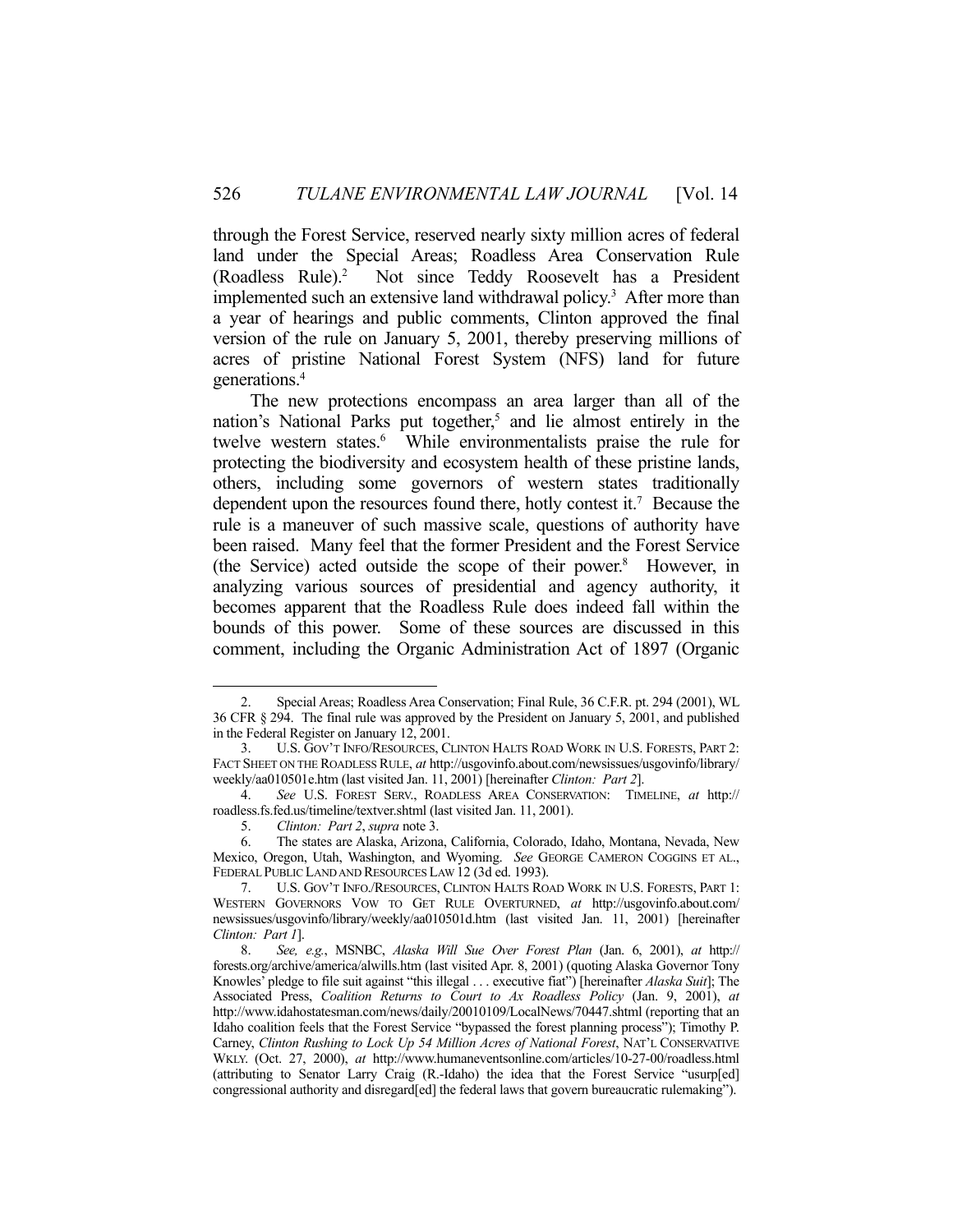Act), the Property Clause of the Constitution and case law, all of which grant the President and the Service the ability to implement regulations protecting public land. The basics of the Roadless Rule will also be discussed: what it does specifically, what are its benefits and costs and how it is being attacked.

 Despite the arguments, relying on usurped power and negative economic impact, against the rule, the benefits of protecting roadless areas are plentiful. Indeed, the Service and the former President determined that there is a need for national attention because of the importance of roadless areas and the controversy surrounding their management.<sup>9</sup> According to the Service, the "intent of this final rule is to provide lasting protection for inventoried roadless areas within the [NFS] in the context of multiple-use management."10 Due to the recent nature of the rulemaking and the fact that the rule is still in its sixty-day implementation hold, it is unclear at this time whether it will withstand the pressure from its opponents.<sup>11</sup> It is clear, however, that given the rule's judicial and statutory support, it will take quite a fight to conquer it.

#### II. BACKGROUND

1

 In January 1998, Forest Service Chief Mike Dombeck proposed a temporary halt to all road construction in the nation's inventoried roadless areas.12 The Interim Roads Rule, issued on February 12, 1999, suspended road construction and reconstruction in certain roadless areas for eighteen months, during which time a long-term road policy for the forests was to be developed.13 In October 1999, President Clinton asked

 <sup>9.</sup> *See* U.S. FOREST SERV., ROADLESS AREA CONSERVATION FINAL ENVIRONMENTAL IMPACT STATEMENT: BIOLOGICAL EVALUATION FOR THREATENED, ENDANGERED AND PROPOSED SPECIES AND SENSITIVE SPECIES (amended Nov. 2000) Vol. 1, ch. 3, pp. 16-20 [hereinafter FEIS], http://roadless.fs.fed.us/documents/feis/documents/vol1/chap3\_0.pdf.

 <sup>10.</sup> Special Areas; Roadless Rule Conservation, 66 Fed. Reg. 3244, 3244 (Jan. 12, 2001) (to be codified at 36 C.F.R. pt. 294).

 <sup>11.</sup> The sixty-day hold was extended by an order from President Bush. The order, published in the Federal Register on February 5, pushes the effective date of the rule back from March 13, 2000, to May 12, 2001. Special Areas; Roadless Area Conservation: Delay of Effective Date, 66 Fed. Reg. 8899, 8899 (Feb. 5, 2001). According to the publication, "[t]he *temporary* 60-day delay . . . is necessary to give Department officials the opportunity for further review and consideration of new regulations." (emphasis added). *Id.*

 <sup>12.</sup> U.S. FOREST SERV., ROADLESS AREA CONSERVATION: QUICK ANSWERS, *at* http:// www.roadless.fs.fed.us/qanswers/qa2.shtml (last visited Feb. 4, 2001) [hereinafter QUICK ANSWERS]. In 1972, the Forest Service began the Roadless Area Review and Evaluation program (RARE I). U.S. FOREST SERV., ROADLESS AREA CONSERVATION: QUESTION & ANSWER: THE FINAL RULE, *at* http://roadless.fs.fed.us/documents/rule/qa/fr.shtml (last visited Jan. 11, 2001) [hereinafter QUESTION & ANSWER]. A more extensive inventory of the nation's roadless areas, RARE II, was completed in 1979. It is the data from these two programs that serve as the basis for establishing inventoried roadless areas in most of the national forests and grasslands. *Id.* 

 <sup>13.</sup> QUICK ANSWERS, *supra* note 12.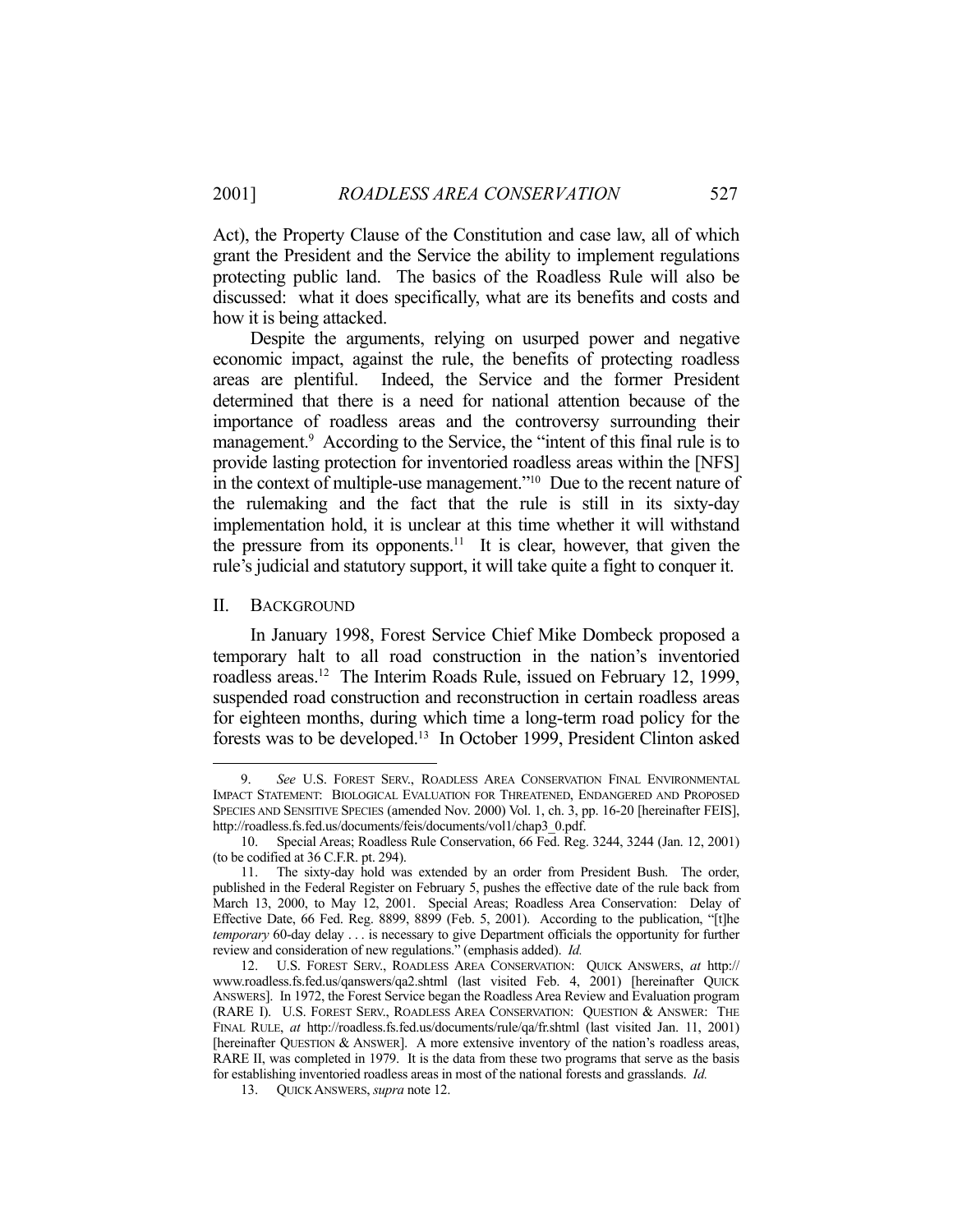the Service to develop regulations allowing for long-term protection of these areas.<sup>14</sup> Throughout the development process, more than 180 American Indian and Alaska Native groups were consulted, eight federal agencies were involved, 600 public meetings were held, almost 2 million comments were received and seven separate hearings were held before U.S. House and Senate committees and subcommittees.<sup>15</sup> The Service's proposed rule was published in the *Federal Register* in May 2000 and the Final Rule in January 2001.16

## *A. Goals and Purposes of the Roadless Rule*

 The Service promulgated the Roadless Rule to "protect the social and ecological values and characteristics of inventoried roadless areas from road construction and reconstruction and [from] certain timber harvest activities."<sup>17</sup> Without such a rule, the Service feared a number of adverse effects, including watershed damage and an increase in maintenance backlog.<sup>18</sup> These and other effects will be discussed individually.

#### 1. Values of Roadless Areas

1

 National forest roadless areas are highly valued for the many social and ecological benefits they provide. These benefits include: (1) high quality air, soil and water;<sup>19</sup> (2) clean drinking water;<sup>20</sup> (3) habitat for endangered and threatened species;<sup>21</sup> (4) large, undisturbed expanses;<sup>22</sup>

 <sup>14.</sup> *Id.*; *see also* William J. Clinton, *President's Roadless Memorandum: Memorandum for the Secretary of Agriculture* (Oct. 13, 1999), *at* http://usgovinfo.about.com/newsissues/ usgovinfo/blroadless.htm (last visited Jan. 11, 2001) [hereinafter *Clinton Memorandum*].

 <sup>15.</sup> U.S. FOREST SERV., ROADLESS AREA CONSERVATION RULEMAKING FACTS, *at* http:// roadless.fs.fed.us/documents/rule/zRULE\_Facts\_1-5-01.htm (last visited Jan. 11, 2001) [hereinafter RULEMAKING FACTS].

 <sup>16.</sup> QUICK ANSWERS, *supra* note 12.

 <sup>17.</sup> U.S. FOREST SERV., ROADLESS AREA CONSERVATION: QUICK ANSWERS, *at* http:// www.roadless.fs.fed.us/qanswers/qa5.shtml (last visited Apr. 8, 2001).

 <sup>18.</sup> *See* Special Areas; Roadless Rule Conservation, 66 Fed. Reg. 3244, 3245 (Jan. 12, 2001) (to be codified at 36 C.F.R. pt. 294).

 <sup>19.</sup> Clean air, soil and water create the foundation for other resources and values. Healthy watersheds protect downstream communities from flooding, while providing clean water for industrial, agricultural and domestic uses. They also help maintain healthy fish and wildlife populations, and allow for a variety of outdoor recreation. *Id.*

 <sup>20.</sup> NFS roadless areas contain all or portions of 354 municipal watersheds, providing drinking water for millions of people. Protecting such areas saves these communities a substantial amount of money in filtration costs and helps to maintain an efficient and clean flow of water to many growing populations. *Id.* 

 <sup>21.</sup> It is estimated that more than 200 threatened, endangered or proposed to be listed wildlife species are likely to take advantage of the open space afforded by roadless areas. RULEMAKING FACTS, *supra* note 15 (reporting the number to be approximately 220); Special Areas; Roadless Rule Conservation, 66 Fed. Reg. at 3245 (reporting the number to be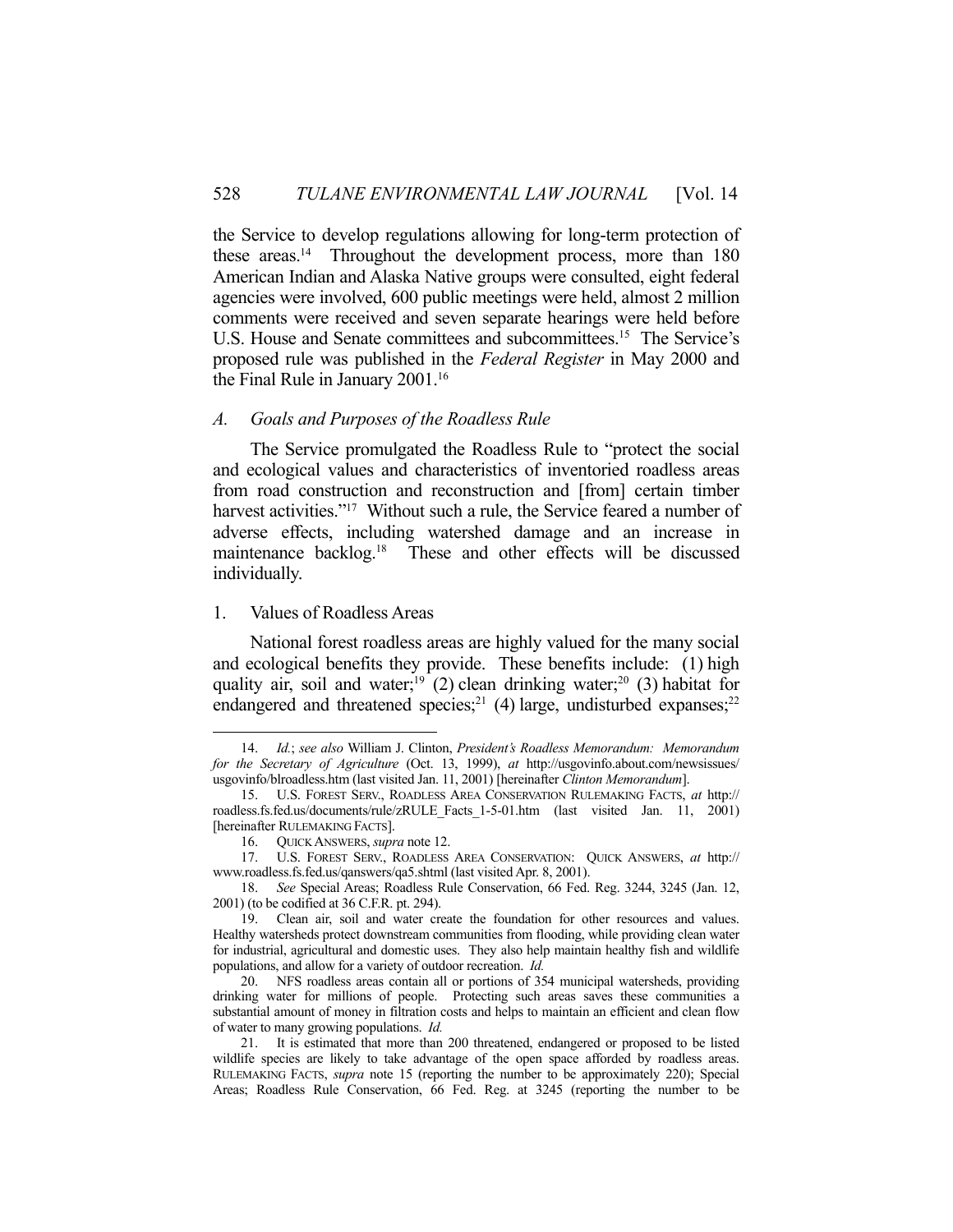and (5) other values, such as dispersed recreation, reference landscapes and "locally identified unique characteristics."23 The Roadless Rule has the distinct ability to protect and maintain all of these important characteristics of America's National Forests by protecting those special areas in which they are found. Preserving these values for future generations was one of the primary reasons for implementing the rule.<sup>24</sup>

### 2. What the Rule Specifically Does

 The Roadless Rule protects 58.5 million acres of forests, amounting to 31% of all NFS land and approximately 2% of the entire land base of the continental United States.<sup>25</sup> The Service reports that about  $386,000$ miles of roads are currently administered on NFS lands.<sup>26</sup> The provisions of the rule can be broken down into three categories of activity: (1) prohibition of construction and reconstruction of roads; (2) prohibition of timber removal; and (3) immediate application to the Tongass National Forest in Alaska.27

approximately 280). This accounts for approximately 25% of all animal species and 13% of all plant species. RULEMAKING FACTS, *supra* note 15; Special Areas; Roadless Rule Conservation, 66 Fed. Reg. at 3245. In addition, forty-four species have critical habitat designated within inventoried roadless areas. FEIS, *supra* note 9, at 3.

 <sup>22.</sup> In addition to providing habitat for endangered and threatened species, the relatively undisturbed nature of roadless areas allows native habitat for more than 1400 Forest Servicelisted sensitive species of terrestrial and aquatic plants. RULEMAKING FACTS, *supra* note 15. In all, more than 65% of all Forest Service sensitive species "are directly or indirectly affected by inventoried roadless areas." Special Areas; Roadless Rule Conservation, 66 Fed. Reg. at 3245.

 <sup>23.</sup> While allowing certain wilderness-type activities, such as hiking, cross-country skiing and canoeing, roadless areas allow activities not currently allowed in Wilderness areas, such as mountain bike riding. Special Areas; Roadless Rule Conservation, 66 Fed. Reg. at 3245. Allowing these activities in roadless areas, while protecting the natural beauty, eases pressure off of heavily used wilderness areas by providing a space for solitude and recreation at the same time. Roadless areas are also thought to provide reference landscapes to measure the effects of development. By monitoring these large, relatively undisturbed areas, researchers are able to study the effects of development on other parts of the landscape. These areas have a high scenic quality that many people seek for recreation and which contribute to property values of nearby areas. In addition, roadless areas are often sites for traditional cultural resources, including many sacred sites eligible for protection under the National Historic Preservation Act. Lastly, roadless areas may contain "locally identified unique characteristics," such as uncommon geological formations or important wetland complexes. *Id.*

 <sup>24.</sup> *See generally Clinton Memorandum*, *supra* note 14 (describing generally such values as worthy of protection).

 <sup>25.</sup> RULEMAKING FACTS, *supra* note 15.

 <sup>26.</sup> *Id.* 

 <sup>27.</sup> *See* U.S. FOREST SERV., CHANGES FROM PROPOSED TO FINAL RULE, *at* http://roadles. fs.fed.us/documents/rule/zRule\_Changes\_from\_prop\_2\_final\_1\_4\_01.htm (last visited Jan. 11, 2001) [hereinafter CHANGES].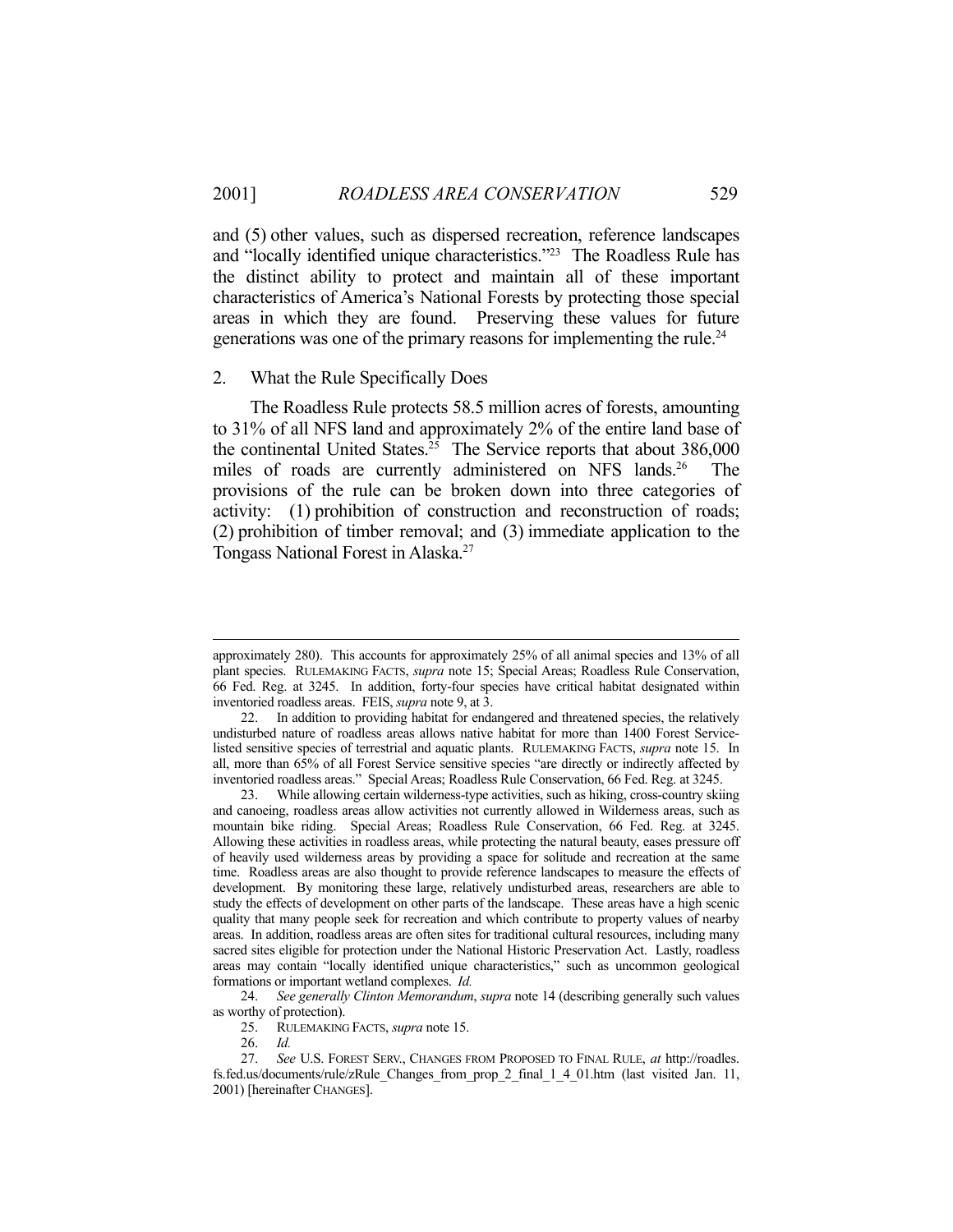#### a. Prohibiting New Road Construction and Reconstruction

 Generally, new road construction and reconstruction of existing roads in inventoried roadless areas on NFS lands is prohibited.28 However, the rule does lay out very specific exceptions to this prohibition.29 Prerequisites to such exceptions are met when road construction or reconstruction: (1) will limit the threat of a catastrophic event; (2) is necessary for a Comprehensive Environmental Response, Compensation, and Liability Act (CERCLA) response effort; (3) is necessary for the exercise of rights previously granted by statute or treaty; (4) is needed to realign an existing road deemed "essential"; (5) will rectify conditions on an existing classified hazardous road; or (6) is part of a Federal Aid Highway Project, but only if no other prudent alternative exists.30 In addition to these six exceptions, road construction may be allowed "in conjunction with the continuation, extension, or renewal of a mineral lease on lands that are under lease or for new leases issued immediately upon expiration of an existing lease."31

## b. Prohibiting Cutting, Sale, and Removal of Timber

 As does the road construction prohibition, the restriction on cutting, sale, and removal of timber (collectively, timber harvesting) includes specific exceptions.<sup>32</sup> Such exceptions are limited to the harvesting of small diameter trees for the maintenance or improvement of roadless characteristics *and* for one or more of the following purposes: (1) to improve habitat for endangered and threatened species; (2) to avoid uncharacteristic forest disasters by maintaining ecosystem composition; (3) when harvesting is incidental to a management activity that the rule does not otherwise prohibit; (4) for administrative or personal use (including such uses as Christmas tree and firewood cutting); or (5) when roadless area characteristics have been so drastically altered by the construction of a road and subsequent timber harvest occurring after the area was inventoried, but prior to the rule, that the area no longer fits the description of a roadless area.<sup>33</sup> The occurrence of these exceptions is

<u>.</u>

<sup>28.</sup> Special Areas; Roadless Area Conservation; Final Rule, 36 C.F.R. § 294.12 (2000); also U.S. FOREST SERV., ROADLESS AREA CONSERVATION: FINAL RULE. at *see also* U.S. FOREST SERV., ROADLESS AREA CONSERVATION: http://roadless.fs.fed.us/

documents/rule/ruledo.shtml (last visited Jan. 11, 2001) (explaining the significance and workings of the Final Rule).

 <sup>29. 36</sup> C.F.R. § 294.12.

 <sup>30.</sup> *Id.* § 294.12(b); *see also* CHANGES, *supra* note 27 (providing in table form the distinctions between the proposed rule, the preferred alternative and the final rule).

 <sup>31.</sup> CHANGES, *supra* note 27.

 <sup>32.</sup> *See* 36 C.F.R. § 294.13.

 <sup>33.</sup> *Id.* § 294.13(b); *see also* CHANGES, *supra* note 27.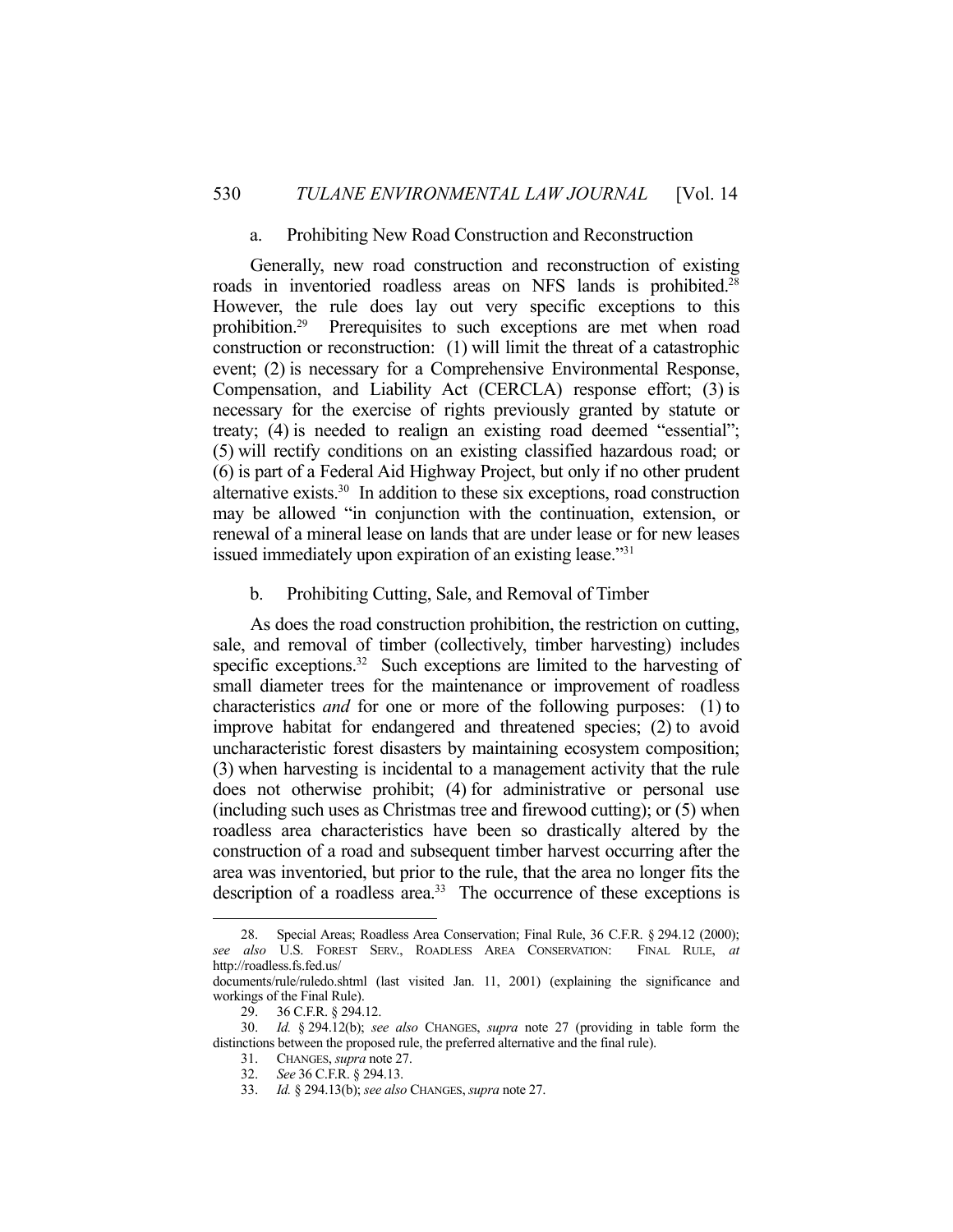expected to be infrequent. $34$  In addition, the provision requires that harvesting must "be clearly shown through project level analysis to contribute to the ecological objectives described in  $\S 294.13(b)(1)$  or under the circumstances described in paragraphs  $(b)(2)$  through  $(b)(4)$ ."<sup>35</sup>

## c. Applying Immediately to the Tongass National Forest

 While the Proposed Roadless Rule delayed application to the Tongass until 2004, the Final Rule will apply immediately.36 However, the rule does adopt a mitigation measure that allows the continuation of projects that had published a Notice of Availability for a draft environmental impact statement (DEIS) by January 12, 2001 (the date of publication of the rule in the Federal Register).<sup>37</sup> This mitigation measure attempts to ensure both long-term forest protection and a smooth transition for forest dependent communities.<sup>38</sup>

 The Service has made special attempts to balance the interests of the environment with those of communities and industry. The new rule "includes provisions to help ease potential economic impacts on local communities, preserve or enhance forest values, and guard against the risk of catastrophic wildfire."39 To protect existing expectations, the Service has implemented a "grandfathering" clause that allows logging of timber already sold or approved for sale.<sup>40</sup> In addition, this clause extends timber sales in the Tongass to those already the subject of a DEIS, providing an extra year of timber supply.<sup>41</sup> As discussed previously, all activities already under Service review, including mining leases, will continue to be permitted.<sup>42</sup>

 While the Service has made certain concessions for the continuance of current leases and other projects, perhaps the most significant attempt to balance interests comes in the form of a six-year \$72 million assistance program designed to ease the economic transition for affected communities.<sup>43</sup> Of this, \$38.5 million will be directed to help

<u>.</u>

 <sup>34.</sup> CHANGES, *supra* note 27.

 <sup>35.</sup> Special Areas; Roadless Rule Conservation, 66 Fed. Reg. 3244, 3257 (to be codified at 36 C.F.R. pt. 294) [hereinafter Special Areas].

 <sup>36.</sup> CHANGES, *supra* note 27.

 <sup>37. 36</sup> C.F.R. § 294.14(d); *see also* CHANGES, *supra* note 27.

 <sup>38.</sup> Special Areas; Roadless Rule Conservation, 66 Fed. Reg. at 3254.

 <sup>39.</sup> *Clinton: Part 2*, *supra* note 3.

 <sup>40.</sup> *Id.*

 <sup>41.</sup> *Id.* 

 <sup>42. 36</sup> C.F.R. § 294.14(a) (providing that existing contracts, permits or other legal instruments authorizing the occupancy and use of NFS lands would not be suspended or modified by the rule); *see also* Special Areas, *supra* note 35, at 3259.

 <sup>43.</sup> *Clinton: Part 2*, *supra* note 3.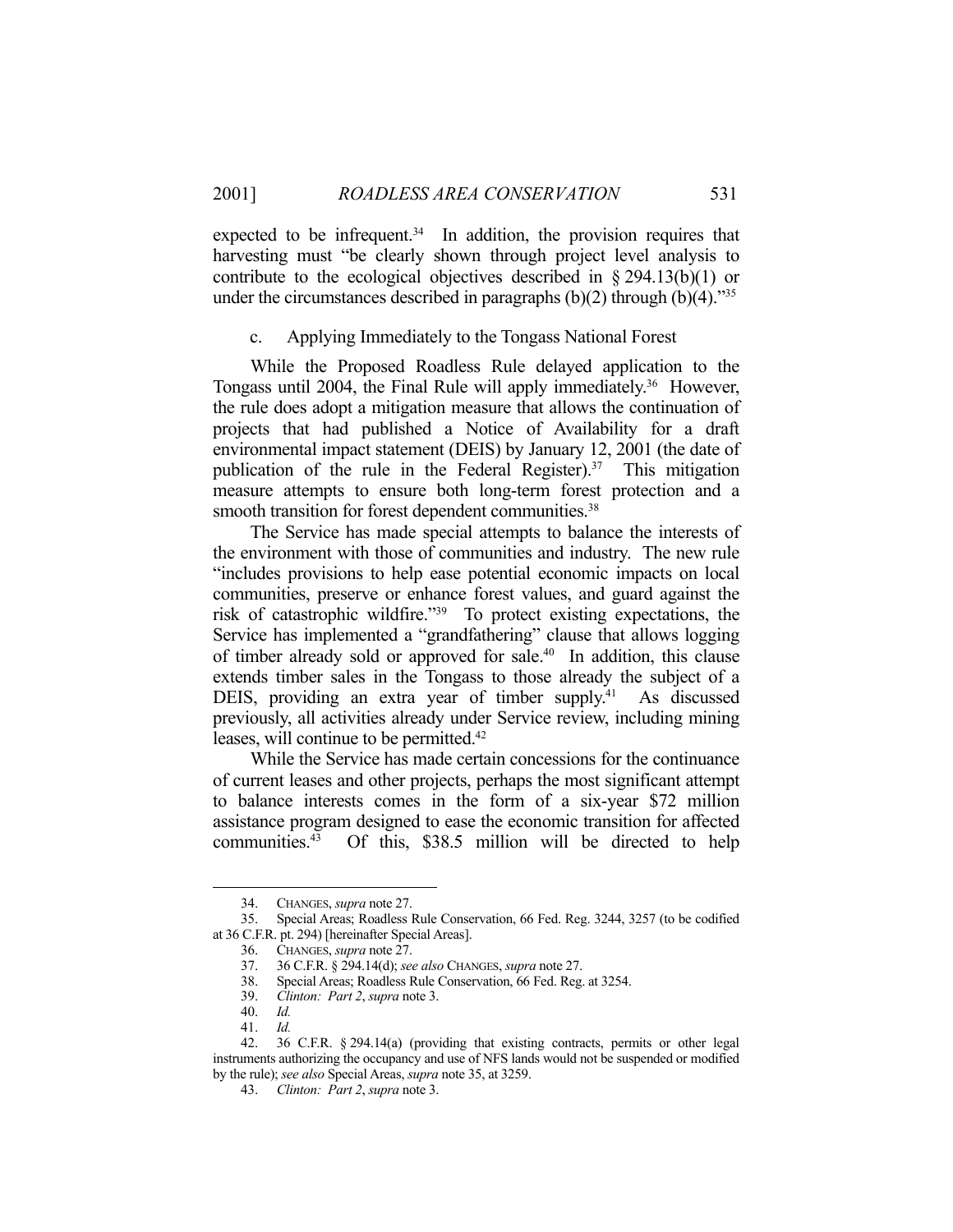communities around the Tongass, many of whom are dependent upon timber resources.<sup>44</sup>

## *B. Federal Public Lands*

## 1. National Forests vs. National Parks

 One of the arguments against President Clinton's Roadless Rule is that the program treats areas of National Forests as if they were National Parks. Having been organized under two different government agencies and established for different reasons, the National Park System and the National Forest System have divergent interests and goals.<sup>45</sup> Therefore, it is thought that Clinton's reservation of these areas for protection in their natural state falls outside his power, and that of the United States Department of Agriculture (USDA).<sup>46</sup> This argument fails, however, in light of the evolution of both National Parks and National Forests.

 National Parks are set aside primarily for preservation of natural features in their undisturbed state.<sup>47</sup> While the Park Service has traditionally focused on preservation, inclusion under its care of various recreational and cultural areas since its inception in 1916 has broadened the Park Service's objectives beyond managing the areas solely for the "enjoyment of future generations" to include the management of some areas for the recreational enjoyment of current generations.<sup>48</sup> Still, as a general rule, the most famous members of the system, the fifty National Parks, are managed under a more preservationist approach.<sup>49</sup>

 The National Forests, on the other hand, have a different history. In 1905, Gifford Pinchot became Chief Forester of the newly established United States Forest Service.<sup>50</sup> Because Pinchot believed strongly in utilitarianism, he consistently favored managed resource development over preservation.51 Indeed, when faced with the idea of prohibiting timber removal from the Adirondack Forest Preserve in New York,

 <sup>44.</sup> *See id.* 

 <sup>45.</sup> The National Park System is run by the Department of the Interior while the National Forest System is run by the Department of Agriculture. *See* Harold W. Wood, Jr., *Pinchot and Mather: How the Forest Service and Park Service Got That Way*, *in* COGGINS ET AL., *supra* note 6, at 117.

 <sup>46.</sup> *See supra* note 8.

 <sup>47.</sup> COGGINS ET AL., *supra* note 6, at 117; *see also* National Parks Organic Act, 16 U.S.C. § 1 (1995) (directing the National Park Service to "conserve the scenery and the natural and historic objects and the wild life [in national parks] and to provide for the enjoyment of the same in such manner and by such means as will leave them unimpaired for the enjoyment of future generations").

 <sup>48.</sup> COGGINS ET AL., *supra* note 6, at 140.

 <sup>49.</sup> *Id.*

 <sup>50.</sup> *Id.* at 118.

 <sup>51.</sup> *See id.* at 117.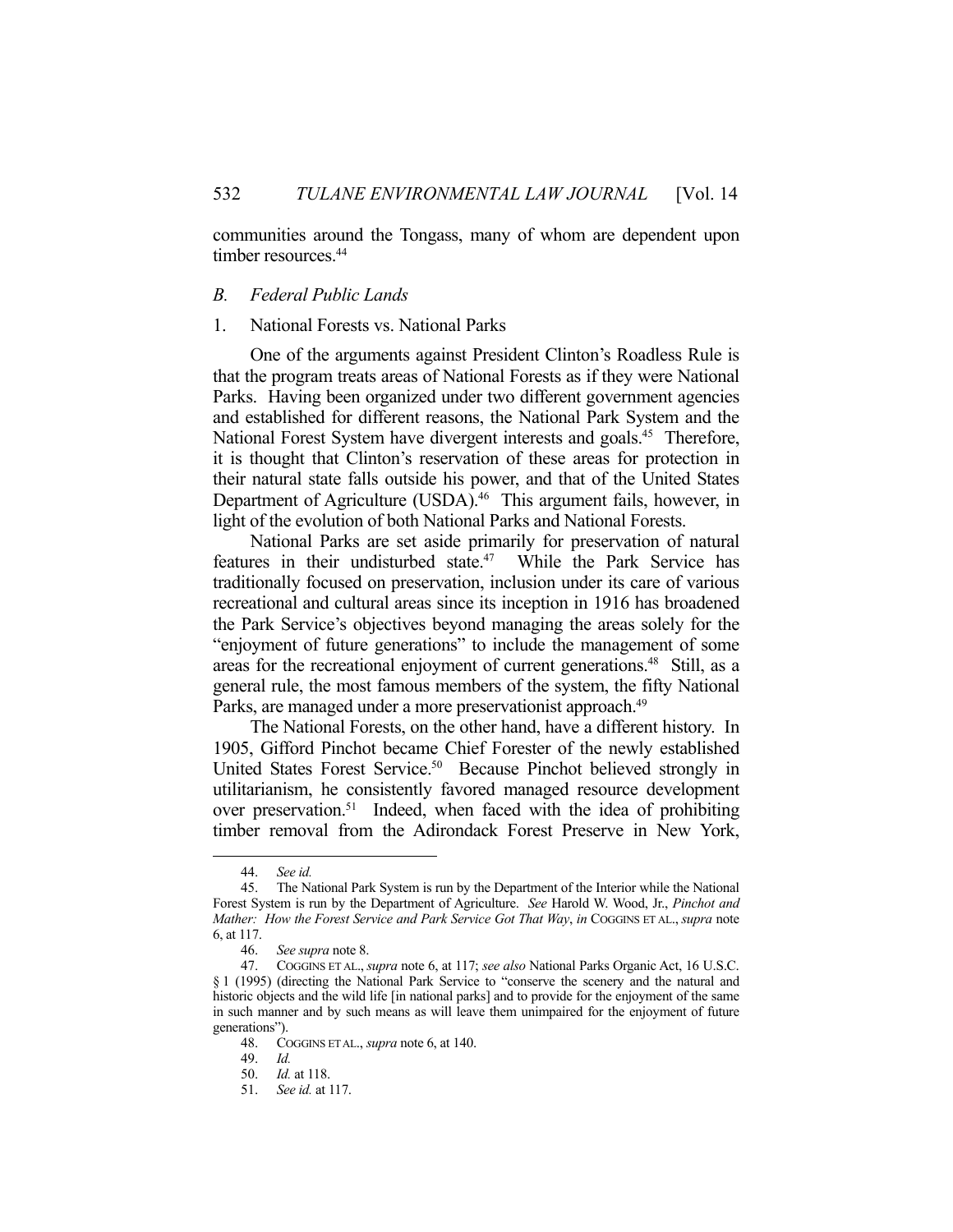Pinchot felt the prohibition was a waste, as "forestry had nothing to do with decoration of public places."<sup>52</sup> In another incident, Pinchot used his influence in Washington on behalf of San Francisco's efforts to dam the Hetch Hetchy valley in Yosemite National Park.<sup>53</sup> His adamancy clearly revealed his focus on resource development over preservation: "I am fully persuaded that  $\dots$  the injury  $\dots$  by substituting a lake for the present swampy floor of the [Hetch Hetchy] valley . . . is altogether unimportant compared with the benefits to be derived from its use as a reservoir."54

 Upon becoming Chief Forester, Pinchot received the following instructions: "All the resources of forest reserves are for *use* . . . where conflicting interests must be reconciled, the question will always be decided from the standpoint of the greatest good for the greatest number in the long run."55 It is this underlying utilitarianism that the Service adopted as its own through the Organic Act,<sup>56</sup> and later through the Multiple Use-Sustained Yield Act of 1960 (MUSY).<sup>57</sup> While the Organic Act favors protection of the forest and its resources and water flows, MUSY emphasizes the importance of five key uses: outdoor recreation, range, timber, watershed, and wildlife and fish purposes.<sup>58</sup> Importantly, MUSY is careful not to step on any toes: "The purposes of [this Act] are declared to be supplemental to, but not in derogation of, the purposes for which the national forests were established as set forth in [the Organic Act]."59

In 1976, the National Forest Management Act  $(NFMA)$ ,<sup>60</sup> combining elements of the Organic Act and MUSY, repealed the Organic Act.<sup>61</sup> While most of its provisions set standards for creating individual management plans, it did provide certain requirements for such plans as a whole.<sup>62</sup> Perhaps most importantly, NFMA requires that management plans insure that timber will be harvested from NFS land *only* where

 <sup>52.</sup> *Id.* 

 <sup>53.</sup> *See id.*

 <sup>54.</sup> *Id.* 

 <sup>55.</sup> The instructions, given to Pinchot by Agriculture Secretary James Wilson, were reportedly written by Pinchot himself. *Id.* at 118.

 <sup>56.</sup> Organic Administration Act of 1897, 16 U.S.C. §§ 473-482, 551 (1994) (repealed in part 1976).

 <sup>57.</sup> Multiple Use-Sustained Yield Act of 1960, 16 U.S.C. §§ 528-531 (1994).

 <sup>58.</sup> *Id.* § 528; *see generally* 16 U.S.C. §§ 473-482, 551.

 <sup>59. 16</sup> U.S.C. § 528.

 <sup>60.</sup> National Forest Management Act of 1976, Pub. L. 94-588, 90 Stat. 2949 (1978) (codified as amended in scattered sections of 16 U.S.C.).

 <sup>61.</sup> COGGINS ET AL.,*supra* note 6, at 641.

 <sup>62.</sup> *See* Pub. L. 94-588 § 6(g), 90 Stat. 2949, 2953.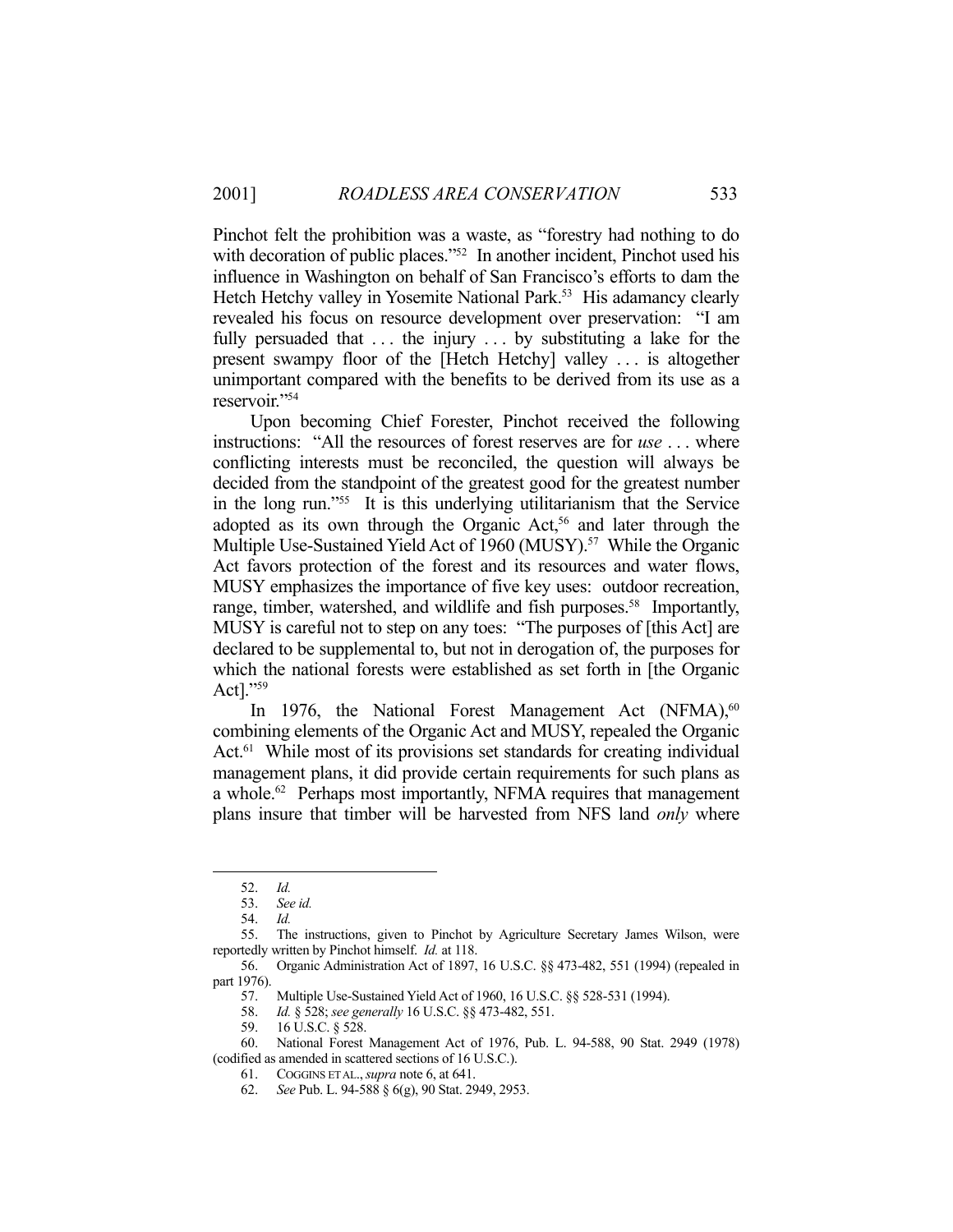certain conditions are met.63 These include where watershed conditions will not be irreversibly damaged and where protection is provided to avoid seriously damaging habitat.<sup>64</sup> Both of these objectives have been incorporated into the Roadless Rule.<sup>65</sup>

## 2. Reservation and Withdrawal Authority

 A "withdrawal" of land is generally a statute, executive order, or administrative rule changing the status of a parcel of land from available to unavailable for resource exploitation.<sup>66</sup> A "reservation" of land is quite similar to a withdrawal, but is usually made for a particular purpose.67 In the case of the Roadless Rule, an administrative rule withdrew lands from the public domain and reserved them for future generations at the direction of a presidential memorandum. This type of power has grown out of a long and varied history of public land use policy.

 Up until the middle of the nineteenth century, the United States promoted an expansion program commonly referred to as the public land disposal policy, by which federal land was given out to nearly anyone requesting it by way of mining and timber grants, homesteads, railroad grants, and numerous other means of disposition.<sup>68</sup> However, this program led to widespread abuses of public land laws giving rise to a new policy stressing retention and conservation.<sup>69</sup> Reservation of the Yellowstone area as a "pleasuring ground" in 1872 sparked a classification process, slow at first, but that soon evolved into an important method of countering the "excesses of land barons."70 From there, the practice of withdrawing land from entry took off.<sup>71</sup>

 Perhaps more significant than the classification of Yellowstone as a National Park was the passage of the General Revision Act of 1891.<sup>72</sup> The Act included a Forest Reservation provision, which while buried in an amendment, granted an enormously beneficial power to the

<u>.</u>

 <sup>63.</sup> *See id.* § 6(g)(3).

 <sup>64.</sup> *Id.* § 6(g)(3)(E).

 <sup>65.</sup> *See generally* 36 C.F.R. pt. 294.

 <sup>66.</sup> COGGINS ET AL.,*supra* note 6, at 285.

 <sup>67.</sup> *See id.*

 <sup>68.</sup> *See generally* COGGINS ET AL., *supra* note 6, ch. 2 (discussing generally the disposition of the public domain).

 <sup>69.</sup> *See id.* at 106-07.

 <sup>70.</sup> Yellowstone was named a true National Park a number of years later when the U.S. Army reclaimed possession of the land from various squatters. *Id.* at 106.

 <sup>71.</sup> Reactions to such excesses led to the formation of new organizations such as the Sierra Club, which promoted and contributed to the proliferation of executive withdrawal. *Id.* 

 <sup>72.</sup> *Id.* (citing General Revision Act, 16 U.S.C. § 471 (1995)).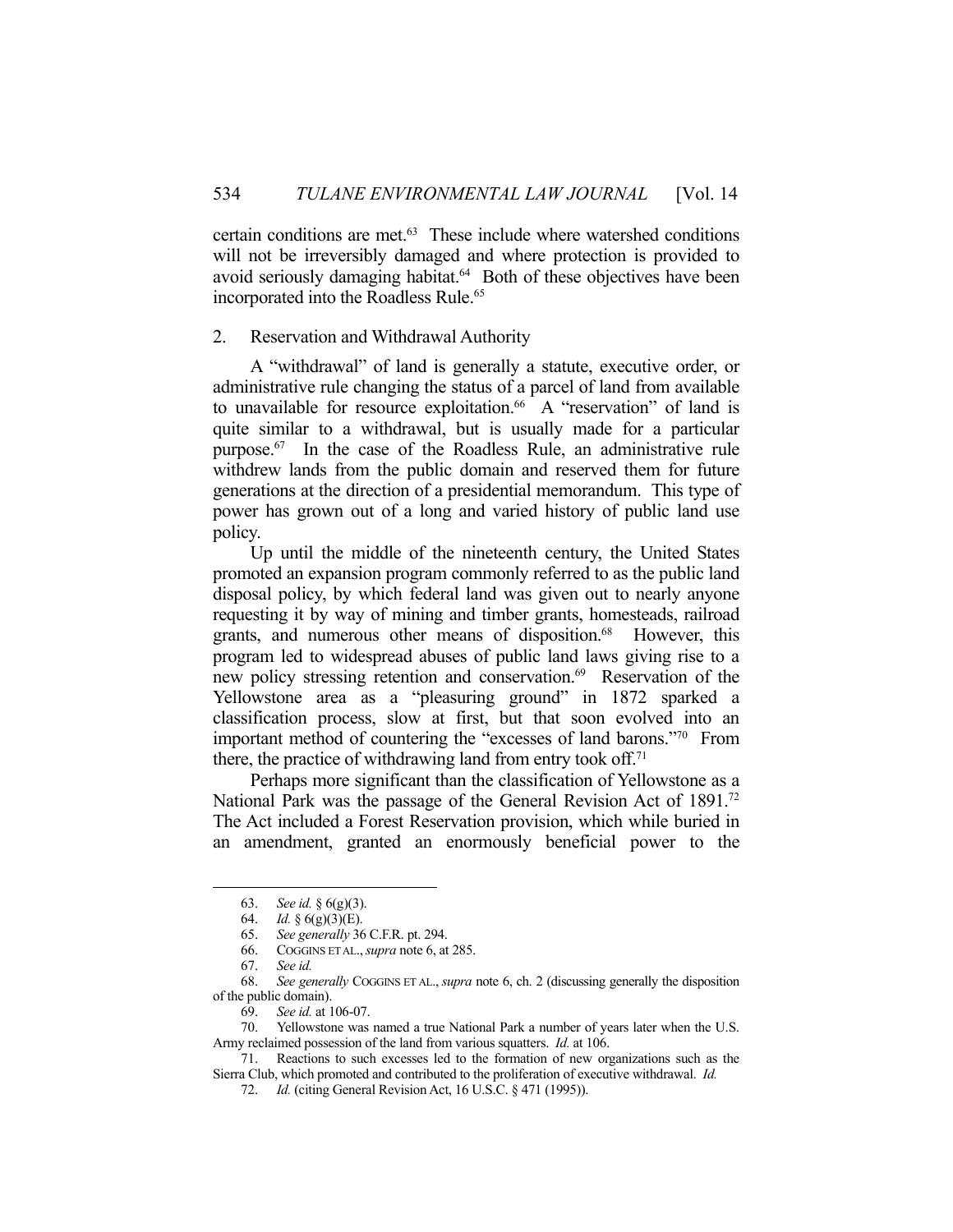executive.<sup>73</sup> The provision authorized the President to "set apart and reserve . . . any part of the public lands wholly or in part covered with timber or undergrowth, whether of commercial value or not, as public reservations."74 The Act resulted in the reservation of millions of acres, later managed under the Organic Act, which authorized "protective management of the Forest Reserves."<sup>75</sup> By 1901, 50 million acres of public domain had been set aside and by the end of President Theodore Roosevelt's tenure, another 150 million had been added, bringing the total to more than 200 million acres in less than twenty years.<sup>76</sup> As today, controversies between preservationists and their foes raged.77 While the Forest Reserve Amendment was repealed in part, other acts such as the Antiquities Act of 1906 serve to reinforce the power of the executive to withdraw and reserve lands as delegated to it by Congress.<sup>78</sup>

 The idea that the executive could withdraw lands from the public domain was nothing new. In fact, it was fairly common for the President to set aside land for specific purposes, such as military or Indian reservations.79 However, Roosevelt's era may have marked the first time land was withdrawn for the sake of the *land itself*.

## 3. Authority to Make Regulations Governing Use and Occupancy

 Despite the controversy caused by widespread withdrawal of federal land, a number of courts approved the government's right to make such reservations and, in turn, to establish rules governing use of those areas. Two cases in particular are *Light v. United States*<sup>80</sup> and *United States v. Grimaud*. 81

 In *Light*, the Supreme Court held that the United States could prohibit use of its property outright or fix the terms of use of such land.<sup>82</sup> The Court held further that, while public land is held in trust for the people, it is not the domain of the courts to say how that trust shall be administered, thereby increasing the leverage of the government to establish guidelines for use of public land.<sup>83</sup>

 <sup>73.</sup> *Id.* at 107.

<sup>74.</sup> *Id.* (quoting General Revision Act, 16 U.S.C. § 471).

 <sup>75.</sup> *Id.*

 <sup>76.</sup> *See id.* 

 <sup>77.</sup> *Id.* 

 <sup>78.</sup> Antiquities Act of 1906, 16 U.S.C. §§ 431-433 (1995); *see also* COGGINS ET AL., *supra* note 6, at 287.

 <sup>79.</sup> *See* COGGINS ET AL, *supra* note 6, at 287.

 <sup>80. 220</sup> U.S. 523 (1911).

 <sup>81. 220</sup> U.S. 506, 506 (1911).

 <sup>82.</sup> *Light*, 220 U.S. at 536.

 <sup>83.</sup> *See id.* at 537.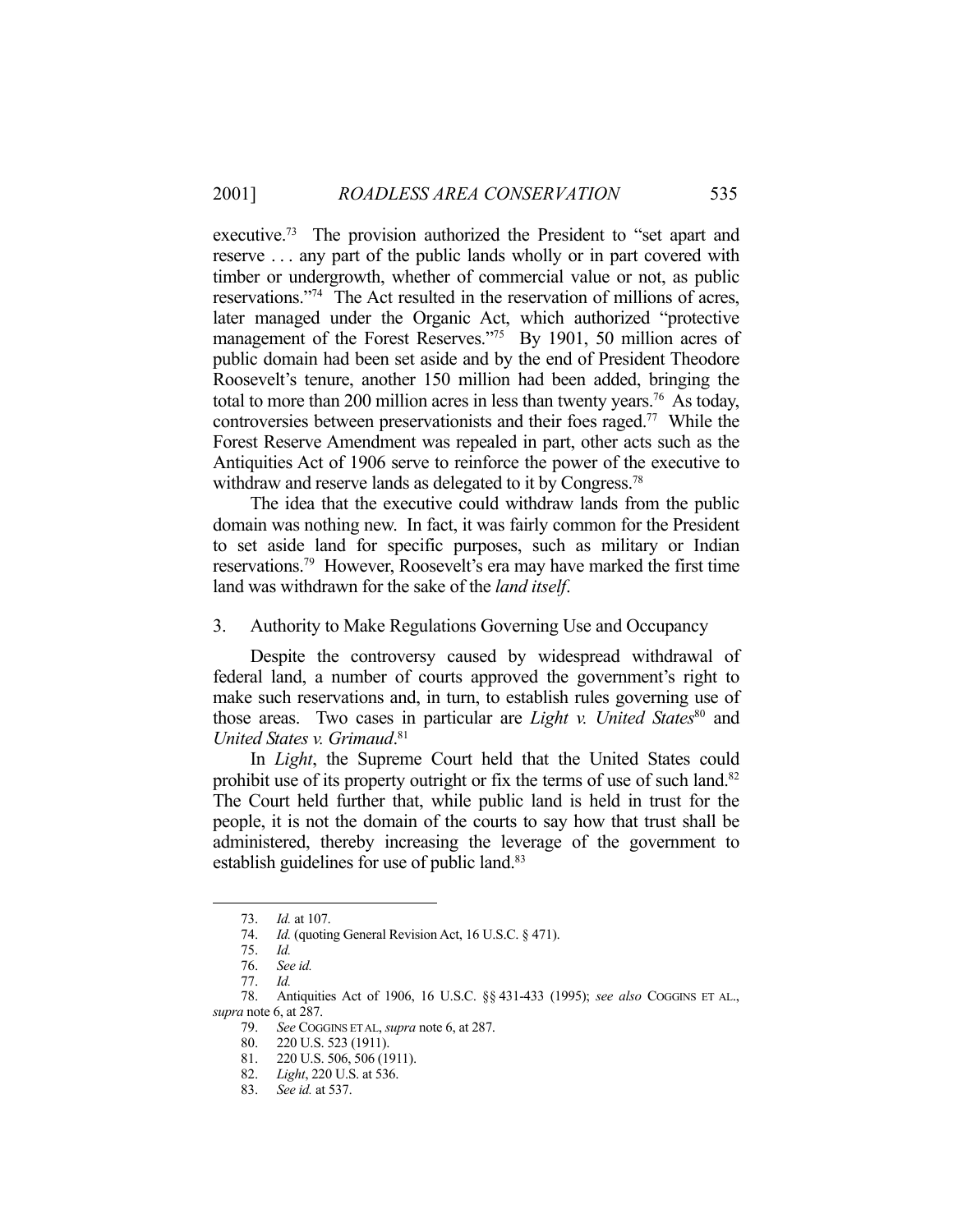In *Grimaud*, the Supreme Court upheld the authority of the Secretary of Agriculture to make rules and regulations restricting the use of any reservation, citing the Organic Act's goal of improving and protecting the forest.<sup>84</sup> The issue in *Grimaud* was whether such an action was beyond the delegation power of the executive.<sup>85</sup> The Court admitted that it is difficult to distinguish between legislative power to make laws and administrative power to make regulations, but upheld the Secretary's attempt to restrict use of the reserved land as merely administrative in nature, and therefore not beyond the scope of his power.<sup>86</sup>

 As national sentiment progressed from wholesale disposition to retention and management to federal reacquisition, preserving wilderness became a principal goal of national policy.<sup>87</sup> These changes in public land law have developed some interesting patterns of land ownership over the last hundred years.<sup>88</sup> This patchwork of ownership, in turn, has given rise to a surprising number of lawsuits addressing access to and across federal lands.89 For example, in *United States v. Perko*, the government brought suit against local citizens allegedly violating airspace reservations over roadless areas of the Superior National Forest.<sup>90</sup> The issue in the case was whether an executive order of the President restricting travel through airspace over roadless areas was valid.91 The court held that the order was valid, stating further that "the right of the public to have freedom of transit . . . must be subject to the paramount right of the Government to promulgate . . . regulations . . . under its exclusive sovereignty."92

 A second case discussing access to and through federal land is *Perko v. Northwest Paper Co.*93 Plaintiffs argued that, because they had repeatedly made use of a logging road through a roadless area of Superior National Forest, they were entitled to a judgment declaring their rights to such use.<sup>94</sup> The court disagreed, holding that the road was never

 <sup>84.</sup> *Grimaud*, 220 U.S. at 515 (holding that the 1897 act was intended "to improve and protect the forest and to secure favorable conditions of water flows"); *see generally* Organic Act, 16 U.S.C. § 551 (1994) (authorizing the Secretary to make provisions for the protection of the forest and to regulate the occupancy and use of forest reservations).

 <sup>85.</sup> *Grimaud*, 220 U.S. at 516-17.

 <sup>86.</sup> *Id.* 

COGGINS ET AL., *supra* note 6, at 145.

 <sup>88.</sup> *See id.* 

 <sup>89. &</sup>quot;[F]or a long time litigation over access questions involving federal lands was rare, but no longer—it seems that there has been more such litigation in the past [twenty five] years than in the prior two hundred . . . ." *Id.*

<sup>90. 108</sup> F. Supp. 315, 315 (D. Minn. 1952).<br>91. Id. at 316.

*Id.* at 316.

 <sup>92.</sup> *Id.* at 322.

 <sup>93. 133</sup> F. Supp. 560, 560 (D. Minn. 1955).

 <sup>94.</sup> *See id.* at 561.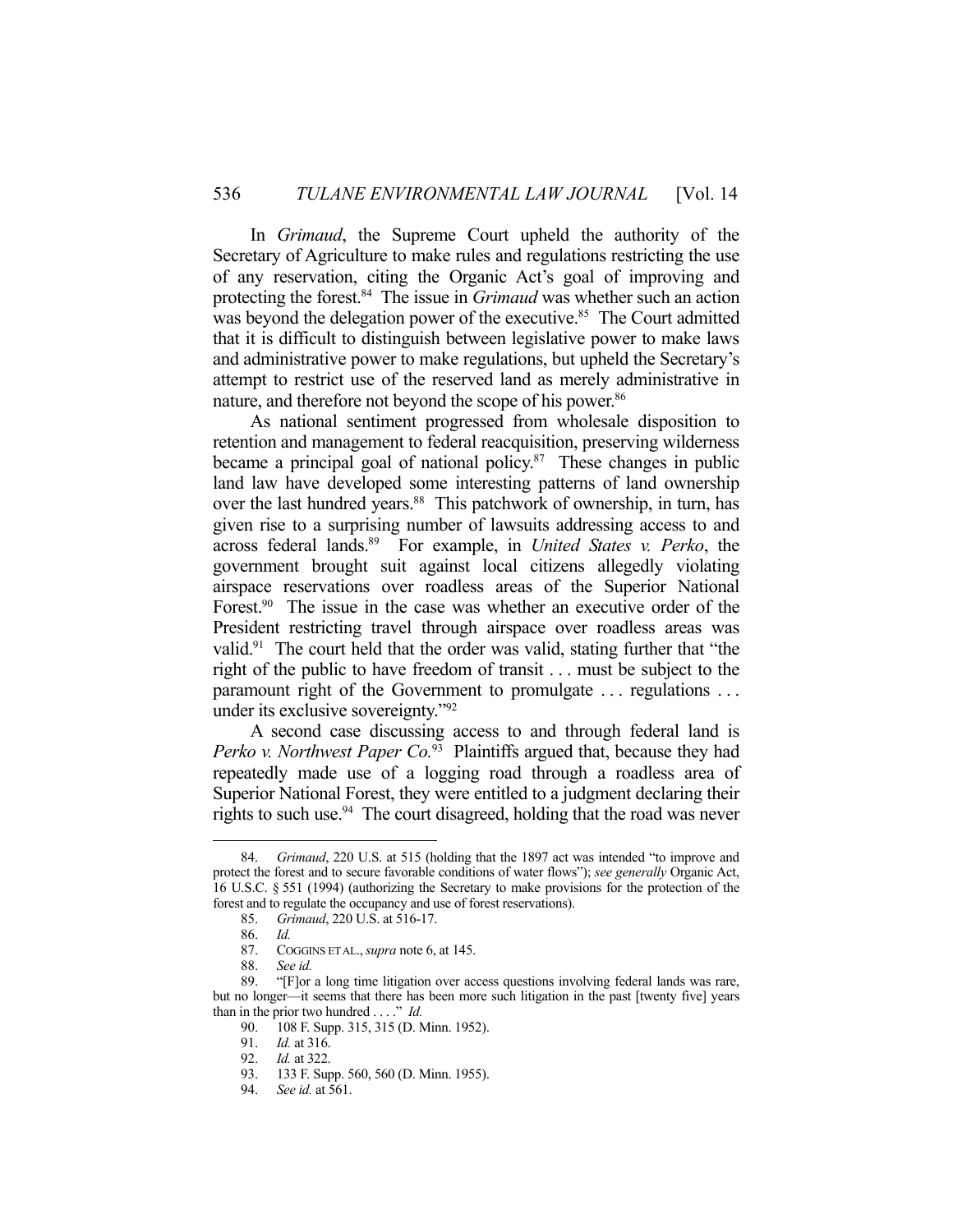intended, nor authorized to be used, for public passage.<sup>95</sup> Because the land surrounding the road belonged to the United States, and not to Northwest Paper, it could not be assumed that the latter intended to dedicate the road to public use, and therefore the prohibition of access across the road was valid.96

 Finally, in *Mackie v. United States*, the plaintiff, who owned property near a roadless area, argued that he was entitled to an easement of necessity to get across the land. $97$  The district court held that, because plaintiff had another mode of access that did not cross the roadless area, albeit an inconvenient one, no easement of necessity was warranted.<sup>98</sup> The court noted that a great deal of litigation regarding restrictive regulations in roadless areas has arisen, "determining beyond doubt the right of the Government thus to limit access to [such areas]."99 The court held further that the limitations imposed upon plaintiff's access did not constitute a taking under the Fifth Amendment to the Constitution.100

 In addition to case law addressing the implementation authority of the government, the Property Clause of the Fourth Amendment has emerged as an increasingly important tool in the governance of federal lands.<sup>101</sup> The clause states that "Congress shall have Power to dispose of and make all needful Rules and Regulations respecting the Territory or other Property belonging to the United States."102 In 1881, the Supreme Court, in applying the Property Clause, held that the United States has full power "to protect its lands, to control their use and to prescribe in what manner others may acquire rights in them."<sup>103</sup> Such application of the clause has been useful in delineating the scope of the Government's power to limit use and occupancy of federal lands.<sup>104</sup>

## *C. Benefits and Costs: How the Rule Affects Industry and Environment*

 While some of the potential effects can be counted, many of the benefits and costs associated with the Roadless Rule are qualitative,

 <sup>95.</sup> *Id.* at 563.

 <sup>96.</sup> *Id.*

 <sup>97. 194</sup> F. Supp. 306 (D. Minn. 1961).

 <sup>98.</sup> *Id.* at 308.

 <sup>99.</sup> *Id.* at 307.

 <sup>100.</sup> *Id.* at 308.

 <sup>101.</sup> *See* COGGINS ET AL.,*supra* note 6, at 172.

 <sup>102.</sup> U.S.CONST. art. IV, § 3, cl. 2.

 <sup>103.</sup> COGGINS ET AL., *supra* note 6, at 185 (quoting Utah Power & Light Co. v. United States, 243 U.S. 389, 404 (1917)).

 <sup>104.</sup> *See id.* at 183-86 (discussing the applicability of the Property Clause to federal land use policy).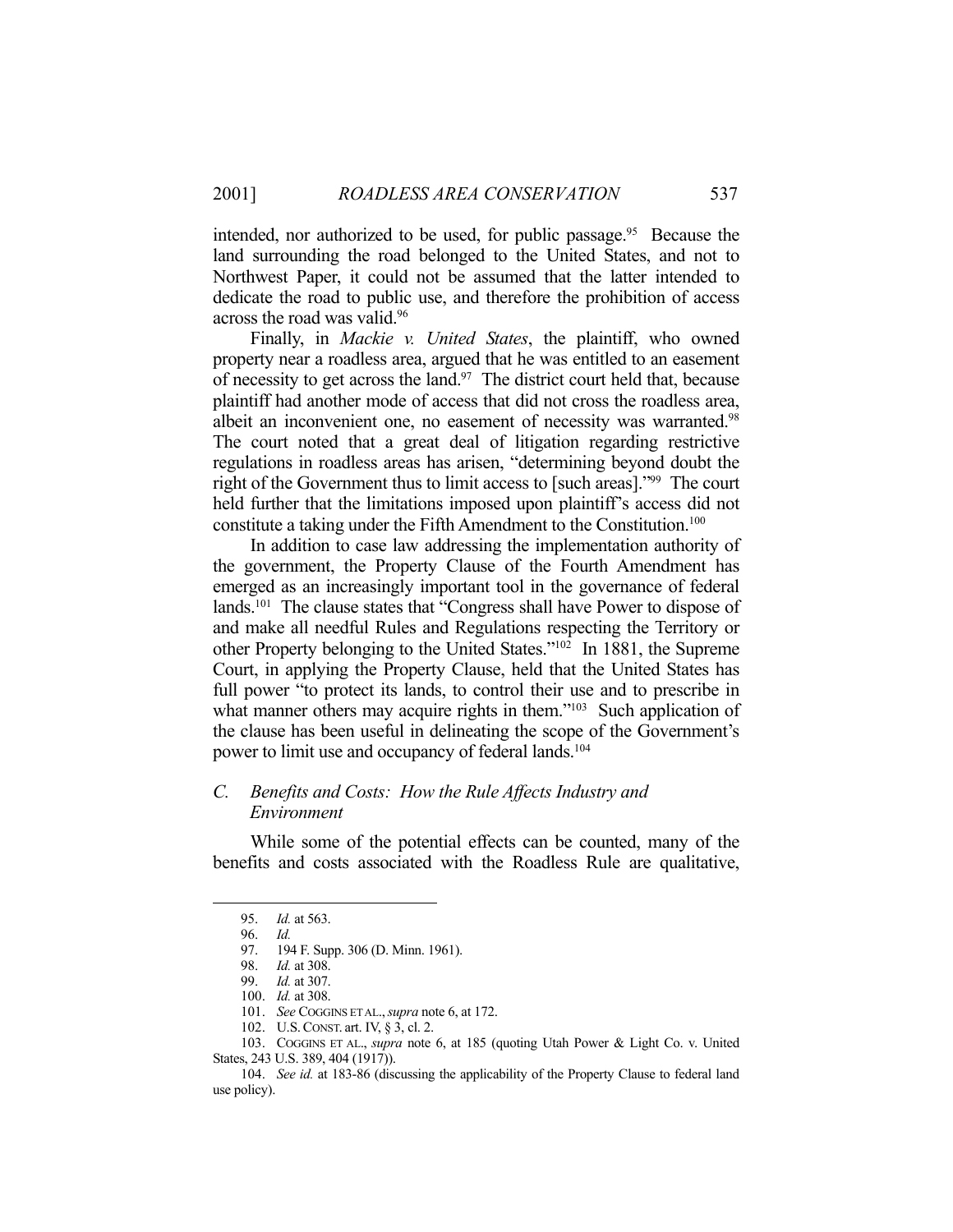rather than quantitative. In its Regulatory Impact Analysis, the USDA compared these costs and benefits to likely effects in the absence of the rule.105 The benefits are mostly associated with maintaining the areas in their current state, while most of the costs are associated with lost opportunity.106 As discussed above, roadless areas and NFS lands in general, provide a variety of goods and services, ranging from pure aesthetics to resource supply. The following is a discussion of the potential benefits derived from protecting these goods and services.

 The Service puts a great deal of emphasis on protecting watersheds in and around national forests.107 Restricting access in roadless areas will help to maintain the water quality of these watersheds, thereby protecting drinking water sources, reducing treatment costs and preserving the value of water-based recreation activities.<sup>108</sup> In addition to high water quality, restricting occupancy and use of these pristine forest areas protects air quality, a benefit associated with better human and ecosystem health, higher adjacent property values, and better visibility.<sup>109</sup>

 Another potential benefit of the Roadless Rule is that it will limit negative impact on biological diversity and wildlife health. It allows better protection of endangered and threatened species, as well as healthy wildlife and fish populations.<sup>110</sup> Restricting road access also reduces the risk of introducing nonnative species, thereby maintaining forage quality and quantity, which is essential to the existence of healthy species.<sup>111</sup> These populations, in turn, help to maintain populations of game species, allowing quality hunting and fishing both in roadless areas and beyond.112 Preserving the quality of wildlife populations also maintains other recreation opportunities, such as wildlife viewing, hiking, and biking.<sup>113</sup> This has an economic impact as well, in that the resources upon which outfitter and guide services depend would not be harmed.<sup>114</sup> On a broader scale, preserving these opportunities in roadless areas may help to ease visitation pressure on wilderness areas.<sup>115</sup>

 <sup>105.</sup> *See generally* U.S. DEP'T OF AGRIC., REGULATORY IMPACT ANALYSIS FOR THE ROADLESS AREA CONSERVATION RULE (2001), http://roadless.fs.fed.us/documents/feis/specrep/ xira\_spec\_rpt.pdf [hereinafter IMPACT ANALYSIS].

 <sup>106.</sup> *Id.* at 7.

 <sup>107.</sup> *See, e.g.*, Organic Act, 16 U.S.C. §§ 473-482, 551 (1995) (repealed in part 1976) MUSY, 16 U.S.C. §§ 528-531 (1994).

 <sup>108.</sup> IMPACT ANALYSIS, *supra* note 105, at 8.

 <sup>109.</sup> *Id.*

 <sup>110.</sup> *See id.*

 <sup>111.</sup> *Id.* 

 <sup>112.</sup> *Id.* 

 <sup>113.</sup> *Id.* 

 <sup>114.</sup> *Id.* 

 <sup>115.</sup> *See id.*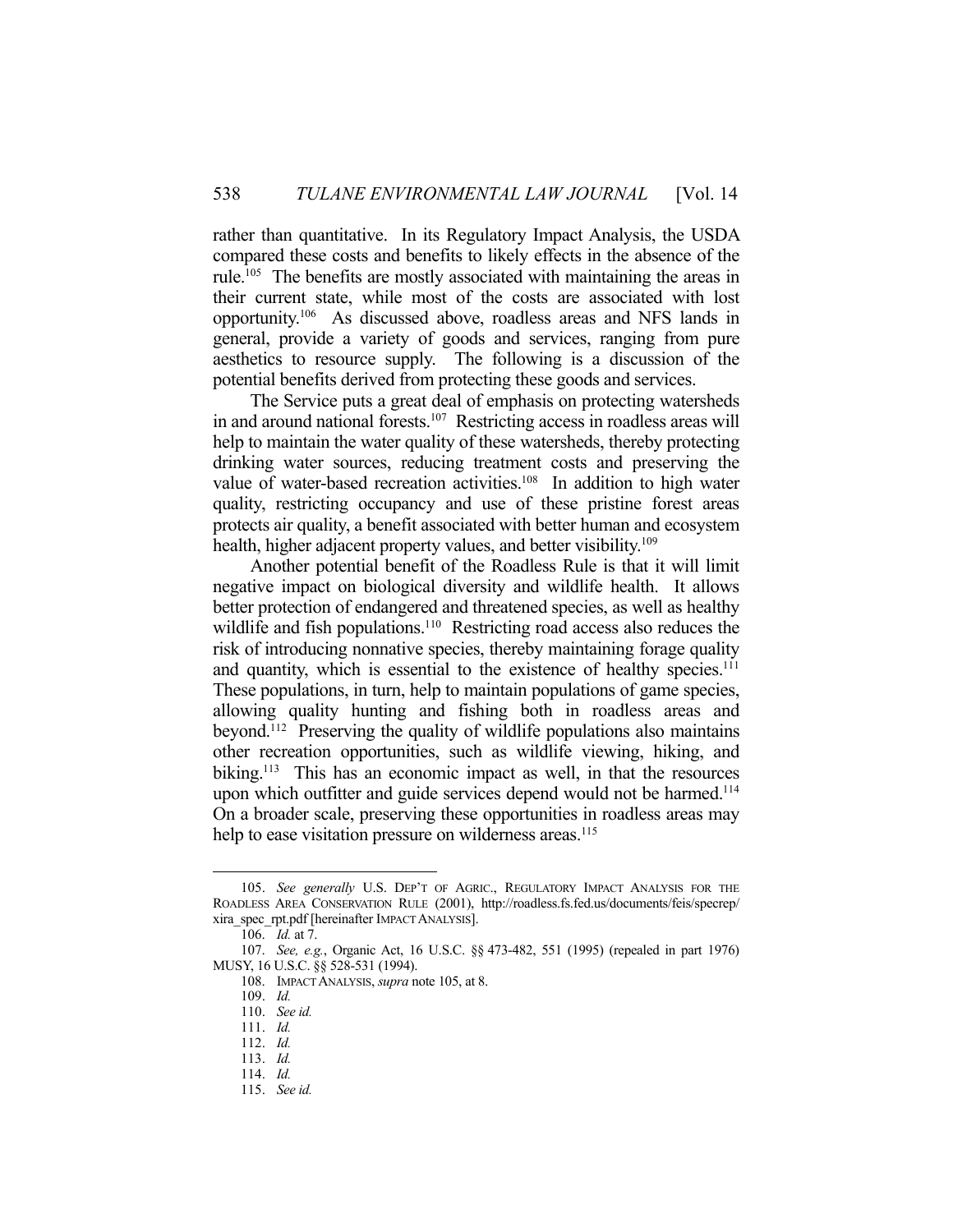Finally, many planned timber sales in roadless areas cost more to prepare and sell than they receive in revenues.<sup>116</sup> To the extent that these sales would not take place, financial savings would be realized.<sup>117</sup> It also would decrease agency costs, in avoiding litigation over management activities.118 More importantly, limiting the number of miles of new roads would avoid an increase in maintenance backlog.<sup>119</sup> The USDA reports an estimated \$8.4 billion in deferred maintenance and reconstruction on the almost 400,000 miles of roads in the national forest system.<sup>120</sup> In addition, "[t]he agency receives less than [20%] of the funds needed annually to maintain the existing road infrastructure."<sup>121</sup> Halting construction of new roads, and reconstruction of current roads, would minimize increases in this backlog and perhaps save the agency upwards of  $$219,000$  per year in maintenance.<sup>122</sup>

 While the USDA feels that the benefits of the Roadless Rule outweigh the costs, many feel just the opposite.123 Loss of jobs and inability to exploit resources exemplify the associated costs.<sup>124</sup> In addition, the negative effects of the rule are more easily quantifiable and therefore more visible and understandable than the positive effects.125 On a basic level, prohibition of road construction would limit access to resources within roadless areas.126 Currently, approximately nine million acres of land suitable for timber production lie within roadless areas.<sup>127</sup> While timber harvesting is possible without the use of roads, for example, through helicopter use, roads are necessary for most timber sales to be economically feasible.<sup>128</sup> In addition to lost revenue, hundreds of timber jobs will be lost and many more affected in the long

1

121. *Id.* at 3246.

 126. *See id.* at 9. The rule severely limits expansion into roadless areas, making it difficult both physically and financially to remove such resources.

 127. U.S. FOREST SERV., ROADLESS AREA CONSERVATION FINAL ENVIRONMENTAL IMPACT STATEMENT: FOREST MANAGEMENT SPECIALIST REPORT 3 (2000), *available at* http://roadless.fs. fed.us/documents/feis/specrep/xforveg\_spec\_rpt.pdf.

128. IMPACT ANALYSIS, *supra* note 105, at 9.

 <sup>116.</sup> *Id.* 

 <sup>117.</sup> *Id.* 

 <sup>118.</sup> *Id.* 

 <sup>119.</sup> *Id.* 

 <sup>120.</sup> Special Areas; Roadless Rule Conservation, 66 Fed. Reg. 3244, 3245 (Jan. 12, 2001) (to be codified at 36 C.F.R. pt. 294).

 <sup>122.</sup> IMPACT ANALYSIS, *supra* note 105, at 8.

 <sup>123.</sup> *See id.* at 7.

 <sup>124.</sup> *See id.* at 9.

 <sup>125.</sup> *See id.* at 11-12 (comparing potential costs and benefits of the rule).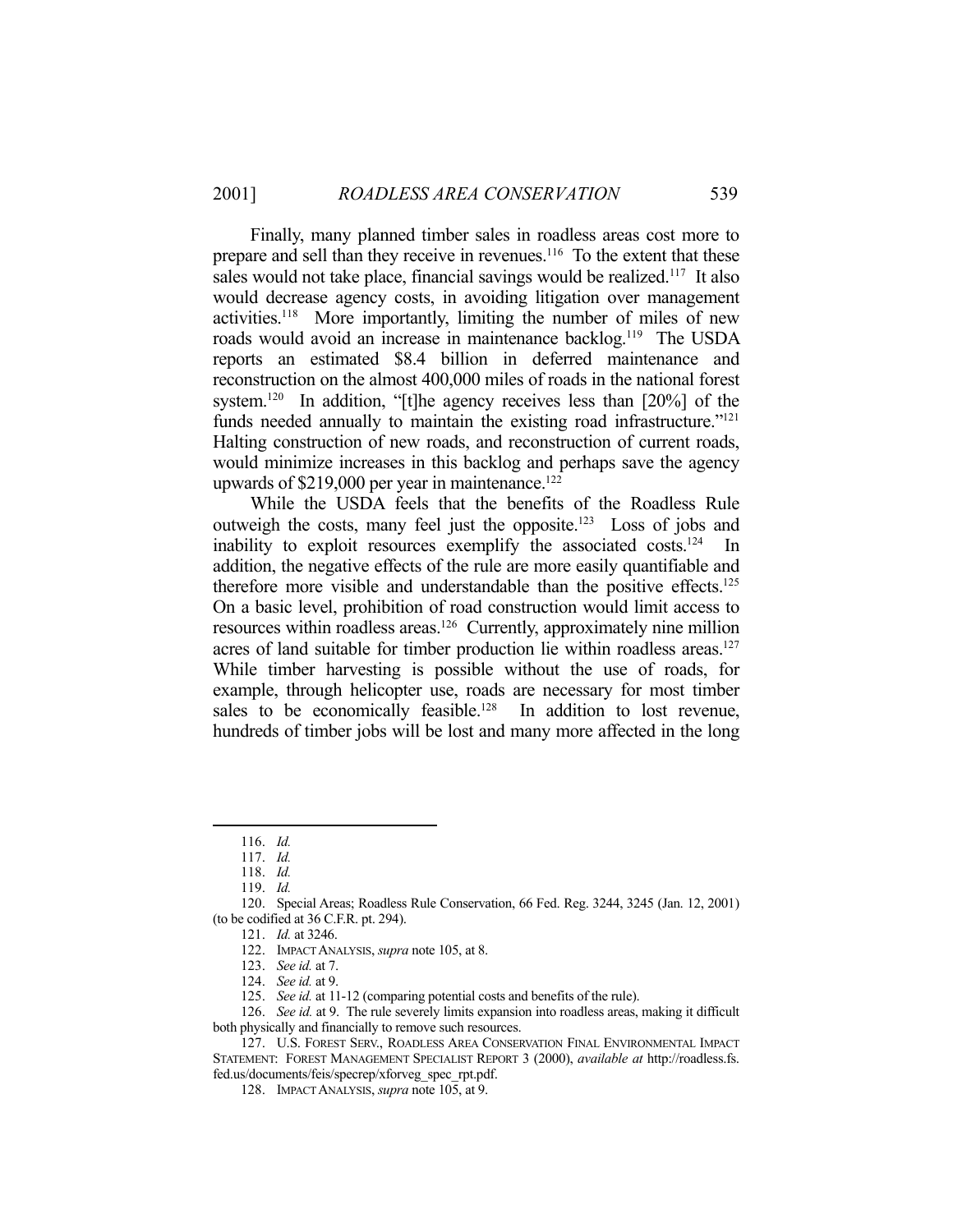term.129 Jobs in other industries would also be affected, including road construction and mineral exploration.130

 The impact on mineral resources is expected to vary depending on available substitutes.131 Access to conduct exploration and development for "locatable minerals" (metallic and nonmetallic minerals subject to appropriation under the General Mining Law of 1872) will still be allowed, but exploration and development of leasable minerals, such as oil, gas and coal, would be limited to the extent that roads would be required.132 Billions of tons of resources would be unavailable for exploitation and payments to states could be reduced by more than \$3 million per year.<sup>133</sup>

 Aside from economic impacts, the Roadless Rule may also have an effect on the risk of wildland fire or disease.<sup>134</sup> It is a minor concern, however, since treatment of forests in these areas already receives a low priority, although restricted road access may increase the cost of the treatment that does occur.<sup>135</sup> Finally, the rule will have negative impacts on resource-dependent communities surrounding roadless areas.<sup>136</sup> The multimillion dollar assistance program discussed above, however, will offset this effect.

#### *D. Arguments Against the Rule*

 The newly established Roadless Rule has more than a few opponents. Among them are representatives and governors of a number of western states.<sup>137</sup> The arguments against the rule are varied, but generally rely on the notion that Clinton and the Service have acted beyond the scope of their power.<sup>138</sup> Senator Larry Craig (R.-Idaho) argues that the Service is "usurping congressional authority by

 <sup>129.</sup> The USDA's Impact Analysis estimates that 461 jobs would be affected immediately (841 total jobs), with an associated annual loss of \$36.2 million in income. This number does not include long term losses in the Tongass National Forest. *Id.*

 <sup>130.</sup> The USDA estimates between eighty-eight and 104 road construction jobs will be lost and 3095 mineral exploration jobs, with total income effects of approximately \$128 million. These numbers do not include long term losses in the Tongass National Forest. *Id.*

 <sup>131.</sup> *See id.*

 <sup>132.</sup> *Id.*

 <sup>133.</sup> These resources include between 300 and 1300 million tons of coal, almost 900 million tons of phosphate, 11.3 trillion cubic feet of natural gas and 550 million barrels of oil. *Id.* 

 <sup>134.</sup> *See id.* at 10.

 <sup>135.</sup> *See id.* 

 <sup>136.</sup> *See id.* at 9, 11-12. The rule is expected to impact local economies through lost revenue and jobs. *Id.*

 <sup>137.</sup> Among the most outspoken of these are Senator Larry Craig (R.-Idaho) and Alaska Governor Tony Knowles. *See Alaska Suit*, *supra* note 8; *see also* Carney, *supra* note 8.

 <sup>138.</sup> *See supra* note 8.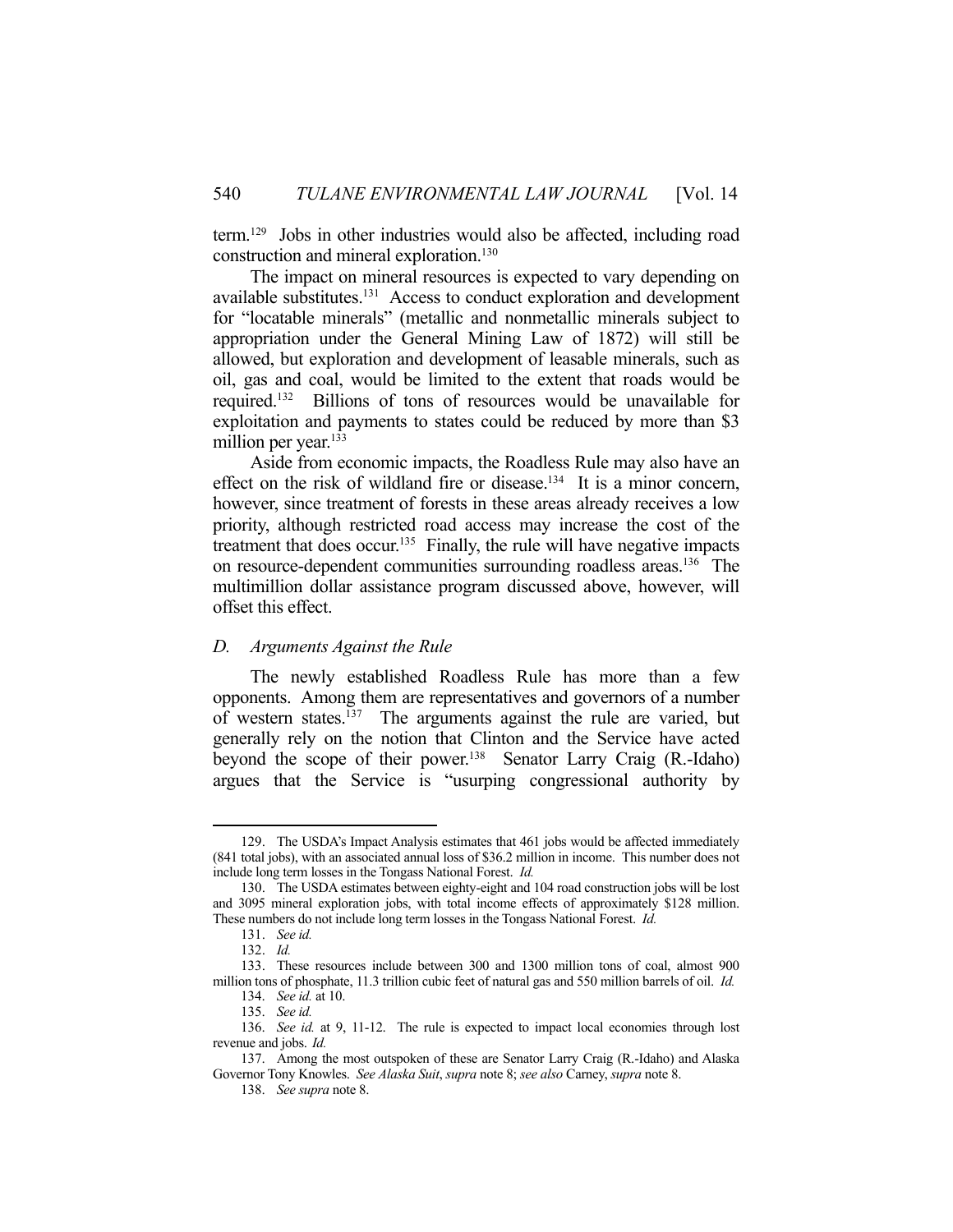disregarding the federal laws that govern bureaucratic rulemaking."<sup>139</sup> Senator Craig reportedly believes that the problems facing the roadless areas are not genuine, but rather a political agenda on the part of the former President.140

Other state authorities have vowed to get the rule overturned.<sup>141</sup> Senator Frank Murkowski (R.-Alaska), who heads the Senate Energy Committee, has repeatedly suggested that more federal lands be opened up to petroleum exploration in order to lessen America's dependence on imports.142 Alaska Governor Tony Knowles has said he will sue to get the rule overturned as it applies to two Alaska National Forests, the Tongass and the Chugach, because of the existence of other applicable management plans.<sup>143</sup> Knowles has stated: "I am directing my attorney general to file suit against this illegal and ill-advised executive fiat to preserve the integrity of the planning process."144

 A more impassioned argument comes from Frank Gladics, President of the Independent Forest Products Association (IFPA), which claims to represent more than 80% of the companies who purchase federal timber in the western United States.<sup>145</sup> Gladics has stated: "I believe the Forest Service is purposefully understating the impacts of their . . . [r]oadless policy to avoid having to show that it will devastate small family-owned forest products companies who depend on federal timber for their very survival."<sup>146</sup> The IFPA believes both that small businesses will be hardest hit by the rule because they rely on federal timber, and that the Service has ignored this dependence.<sup>147</sup>

 President Bush has not said whether he will try to reverse the new policy provisions but has said that the plan paid too little attention to the concerns of those most heavily affected and to the impact on industry.148 Representative James Hansen (R.-Utah), the new chairman of the House

 <sup>139.</sup> Carney, *supra* note 8.

 <sup>140.</sup> *See id.* 

 <sup>141.</sup> These include Senator Frank Murkowski (R.-Alaska), Alaska Governor Tony Knowles, and Representative James Hanson (R.-Utah). *See Clinton: Part 1*, *supra* note 7; *Alaska suit*, *supra* note 8; H. Josef Hebert, *Clinton's Forest Protection Plan Runs into Heavy Criticism*, STAR TRIB. (Jan. 6, 2001), *at* http://webserv3.startribune.com/stOnLine/cgi-bin/article? thisSlug=LOGG06&date=06-Jan-2001&word=roadless.

 <sup>142.</sup> *Clinton: Part 1*, *supra* note 7.

 <sup>143.</sup> *Alaska Suit*, *supra* note 8.

 <sup>144.</sup> *Id.* 

 <sup>145.</sup> House Committee on Small Business, *Hearing on the Effects of the Roadless Policy on Rural Small Business and Rural Communities: Opening Statement by Frank Gladics, Independent Forest Products Association* (July 11, 2000), *available at* http://www.linder. house.gov/smbiz/hearings/106th/2000/000711/gladics.htm.

 <sup>146.</sup> *Id.* 

 <sup>147.</sup> *See id.*

 <sup>148.</sup> Hebert, *supra* note 141.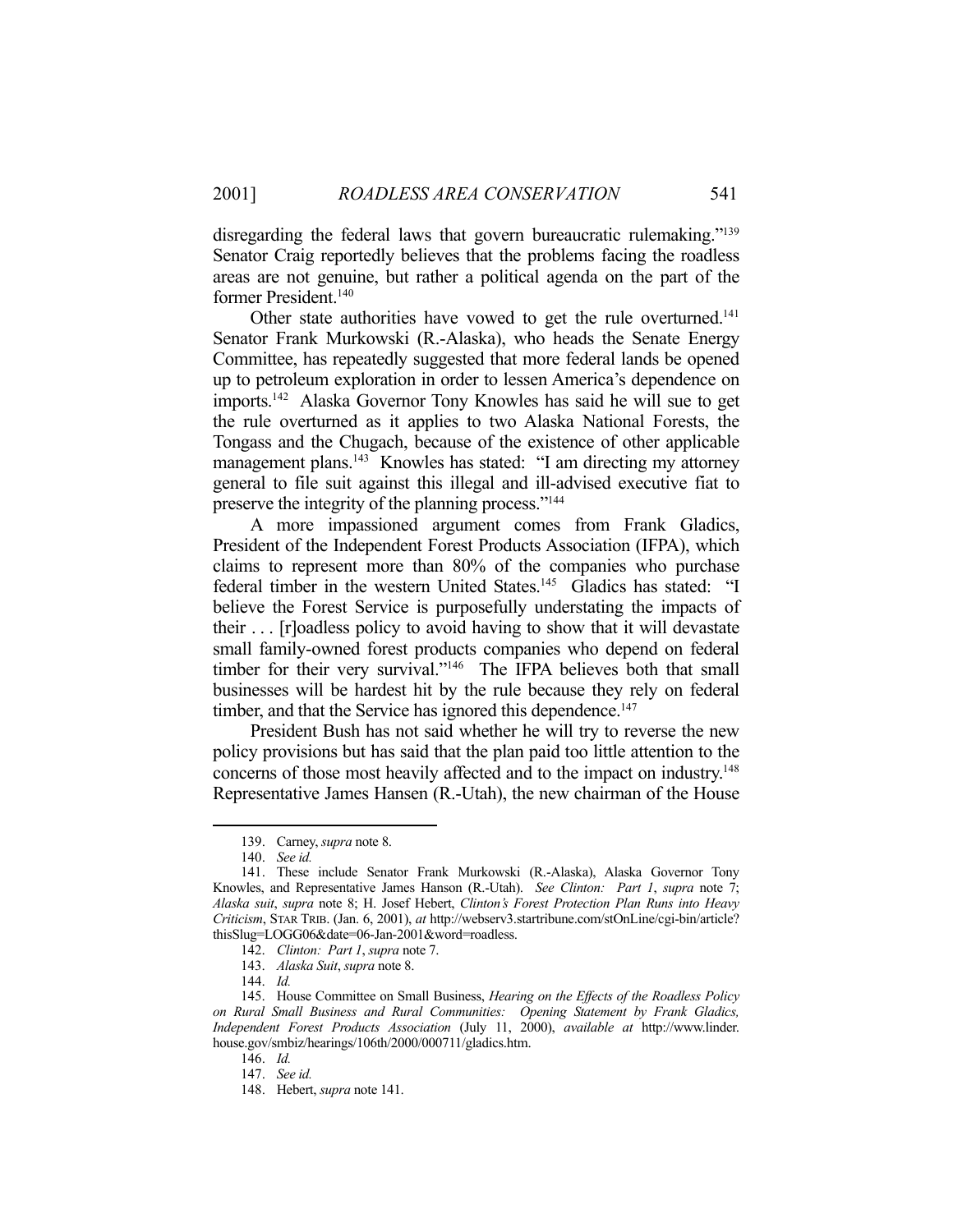Resources Committee, has promised a "vigorous congressional review" focusing on overturning the rule using the 1996 Small Business Regulatory Enforcement Fairness Act (SBREFA), which allows Congress sixty days to overturn any rule that will have an impact of more than \$100 million on the U.S. economy.149 It is still unclear whether the Act will apply to the Roadless Rule.<sup>150</sup> In any case, the Office of Management and Budget has determined that the rule is "major," which means that the Service must wait sixty days after publication in the Federal Register to implement it.<sup>151</sup>

 Notwithstanding the applicability of the SBREFA, President Bush must still follow certain procedures if he is to successfully rescind the rule. A leading case laying out the prerequisites for rescission is *Motor Vehicle Manufacturers Association of the United States, Inc. v. State Farm Mutual Automotive Insurance Co.*152 In *State Farm*, the Supreme Court reviewed a decision by the National Highway Transportation Safety Administration (NHTSA) rescinding a rule promulgated by a previous administration.153 Like the Roadless Rule, the rule in question in *State Farm* was implemented following numerous considerations.<sup>154</sup> On review, the Court found the agency's action to be supported by substantial evidence and upheld.<sup>155</sup> After suspension, reinstatement and modification of the rule, the United States Court of Appeals for the D.C. Circuit in 1979 upheld the modified rule as a "rational, nonarbitrary regulation."156 Two years later, the new Secretary of Transportation rescinded the rule, citing changes in the economic circumstances of the automobile industry.157

 The Supreme Court in *State Farm* found that the agency's promulgation of the rule may only be set aside if it is found to be "arbitrary, capricious, an abuse of discretion, or otherwise not in

 <sup>149.</sup> Small Business Regulatory Enforcement Act of 1996, Pub. L. No. 104-121, § 804(2)(A), 110 Stat. 857, 873 (1997).

 <sup>150.</sup> John Hughes, *More Roadless Forest Protection Urged*, BOULDER NEWS (Oct. 30, 2000), *at* http://www.bouldernews.com/news/worldnation/301fore.html.

 <sup>151.</sup> QUESTION & ANSWER, *supra* note 12. What is now unclear is the consequence of President Bush's recent order holding implementation of the Roadless Rule for another sixty days. Special Areas; Roadless Area Conservation: Delay of Effective Date, 66 Fed. Reg. 8899, 8899 (Feb. 5, 2001).

 <sup>152. 463</sup> U.S. 29, 29 (1983).

 <sup>153.</sup> *See generally id.* (addressing the validity of rescinding a rule that would have required automobile manufacturers to include airbags or automatic seatbelts in new cars).

 <sup>154.</sup> The National Traffic and Motor Vehicle Safety Act of 1966, 15 U.S.C. § 1381 (repealed 1994), followed approximately sixty notices and at the time this case arose, had been imposed, amended, rescinded, reimposed, and rescinded again. *Id.* at 34.

 <sup>155.</sup> *Id.* at 36.

 <sup>156.</sup> *Id.* at 37 (quoting Pac. Legal Found. v. Dep't of Transp., 593 F.2d 1338, 1338 (1979)).

 <sup>157.</sup> *Id.* at 38.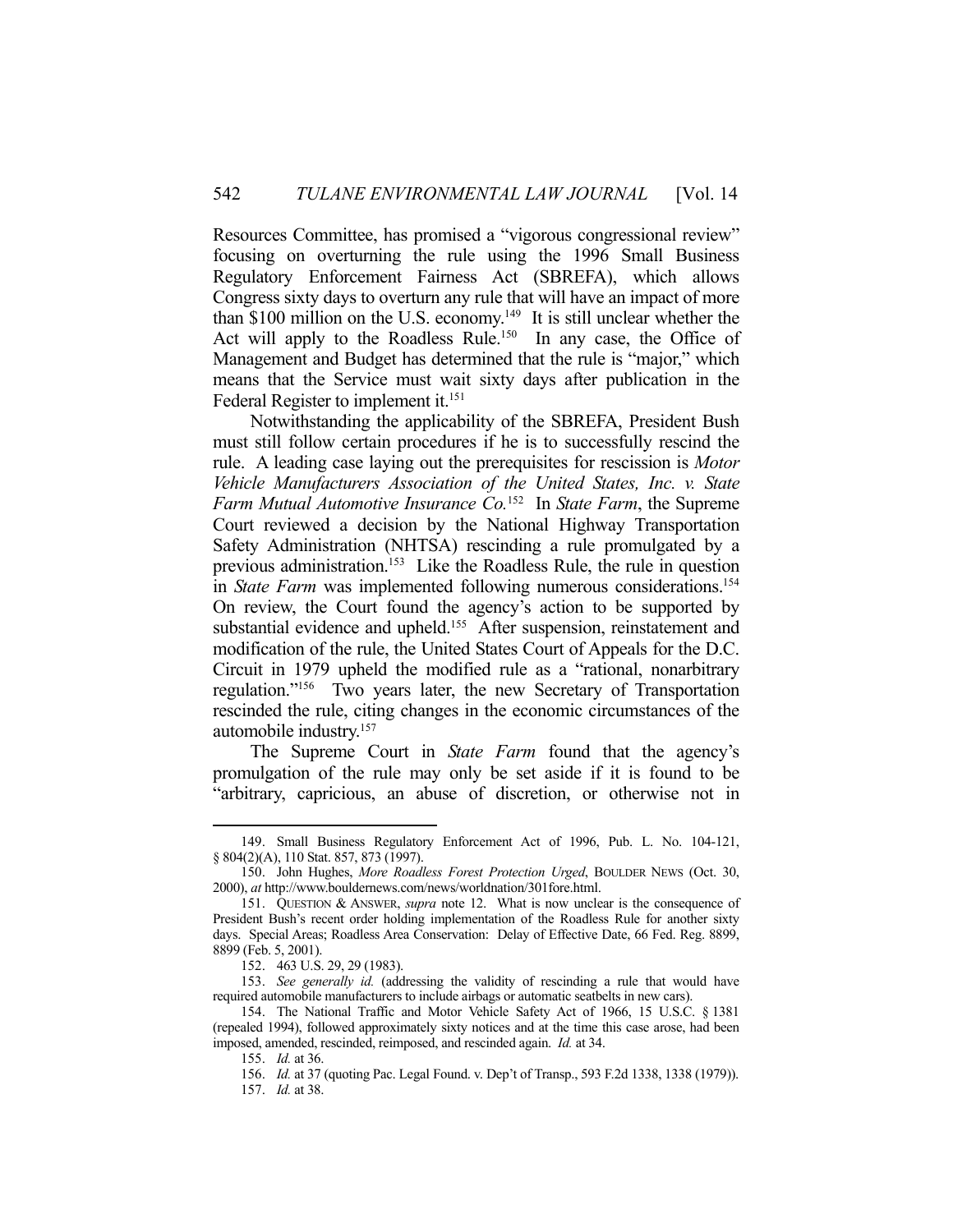accordance with law."158 The Court further held that "the rescission or modification of [a] ... standard is subject to the same test."<sup>159</sup> In explaining its decision, the Court noted the well-established notion that choosing a course of action requires an agency's informed judgment and consideration of all factors, so that the agency may carry out the duties committed to it by Congress.<sup>160</sup> "Accordingly, an agency changing its course by rescinding a rule is obligated to supply a reasoned analysis for the change."161 The Court therefore applies the same arbitrary and capricious standard to the rescission of a rule as it would to the promulgation of a rule.

*State Farm* is useful in analyzing the steps the new administration will have to take in rescinding the Roadless Rule. In that case, the agency's explanation for rescission of the rule was insufficient for the Court to conclude that the rescission was a "product of reasoned decisionmaking."162 In other words, a decision to rescind must take into consideration all reasonable factors and alternatives before the decision is made. It has long been established that an agency must provide a record of its reasoning in implementing a new rule. *State Farm* espouses the idea that this record must also be provided in rescinding a rule. The agency must explain the evidence that is available, offer an explanation that does not run counter to such evidence and demonstrate a "rational connection between the facts found and the choice made."163 President Bush will be required to satisfy the requirements laid out in *State Farm* before any attempt to rescind the Roadless Rule will be upheld.

#### III. ANALYSIS

 At the turn of the twentieth century, President Roosevelt began a legacy of protection for the National Forests, and at the turn of the twenty-first, President Clinton followed his lead. While some feel that the Roadless Rule is a step in the right direction for federal land use policy, others feel it too strongly limits access to those resources upon which they have come to rely. Yet these arguments are two sides of the same environment-focused coin. The issue for many, however, is less environmental than it is political. For the latter group, the issue is whether the President's action crossed a line and how that action will affect the nation's economy.

<u>.</u>

 <sup>158.</sup> *Id.* at 41 (quoting Citizens of Overton Park v. Volpe, 401 U.S. 402, 414 (1971)).

 <sup>159.</sup> *Id.* 

 <sup>160.</sup> *See id.* at 41-42.

 <sup>161.</sup> *Id.* at 42.

 <sup>162.</sup> *Id.* at 52.

 <sup>163.</sup> *Id.* (quoting Burlington Truck Lines, Inc. v. United States, 371 U.S. 156, 168 (1962)).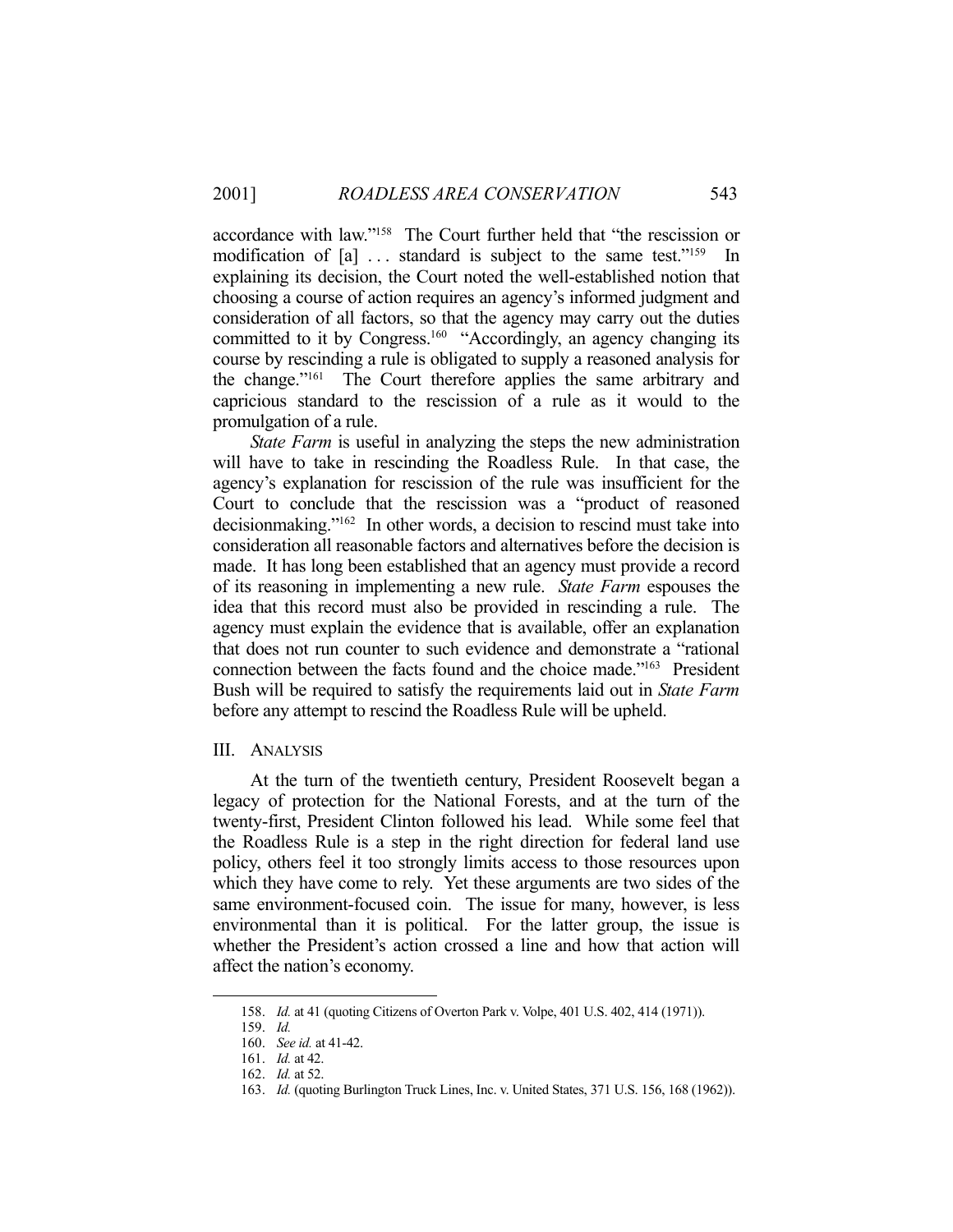Yet even if the focus remains on politics, the rule arguably comes out ahead. The purposes of the rule are simply to minimize ecological damage and to enhance agency efficiency: it does not negate existing contracts or close existing roads. It does not infringe on local discretion and local authorities' ability to initiate forest plan amendments as necessary is not limited by the rule.<sup>164</sup> The rule was implemented to protect assets, such as clean water and healthy populations, both human and nonhuman and to eliminate wasteful practices in the Service.

 The Service concedes that there are costs associated with closing off large portions of forestland. However, many feel that these costs are a small price to pay for preserving priceless ecological assets. In a time when open spaces are continually lost to urban sprawl, there is a need to conserve roadless areas to provide unfragmented habitat, reference areas for research and continued recreation opportunities. The Roadless Rule will ensure long-term sustainability of these resources while allowing the next generation of Americans to inherit forest areas unobstructed by roads. In addition, it is bad policy, as well as illogical, to continue building new roads when the Service cannot pay for the roads it has already built.<sup>165</sup>

 The Service further acknowledges that some communities with significant economic dependence on forestland could be impacted, but the effects on national systems are expected to be minor.<sup>166</sup> As George Lennon, spokesman for the Service, has stated: "[T]he rule would limit access only to places where loggers or harvesters have so far found no reason to harvest."167 The total timber volume affected is estimated at  $0.5\%$  of total U.S. production,<sup>168</sup> and reserves of oil and gas in inventoried roadless areas are considered an insignificant portion of the 0.4% of the current national production found on all NFS lands.<sup>169</sup> Because the terrain in roadless areas is often unaccommodating,

 <sup>164.</sup> *See Interrelationships of Rulemaking and Multiple Forest Plan Amendments: Hearing Before the House Comm. on Res., Subcomm. on Forest and Forest Health*, 106th Cong. (2000) (statement of Randle G. Phillips, Deputy Chief, Programs and Legislation, Forest Serv., U.S. Dep't of Agric.), *available at* http://www.fs.fed.us/geology/rulemakings.htm.

 <sup>165. &</sup>quot;For years the public and agency have questioned the logic of building new roads, especially in controversial roadless areas, when the agency simply cannot afford to maintain its existing road system." *Id.*

 <sup>166.</sup> Special Areas; Roadless Rule Conservation, 66 Fed. Reg. 3244, 3261 (Jan. 12, 2001) (to be codified at 36 C.F.R. pt. 294).

 <sup>167.</sup> Carney, *supra* note 8.

 <sup>168.</sup> Special Areas, 66 Fed. Reg. at 3264; *see also* RULEMAKING FACTS, *supra* note 15 (finding that "[i]mplementation of the Roadless Rule would decrease the amount of timber harvested on NFS lands by 2%—from 3308 million board feet (MMBF) to 3234 MMBF, less than 0.5% of total U.S. production").

 <sup>169.</sup> Special Areas, 66 Fed. Reg. at 3264.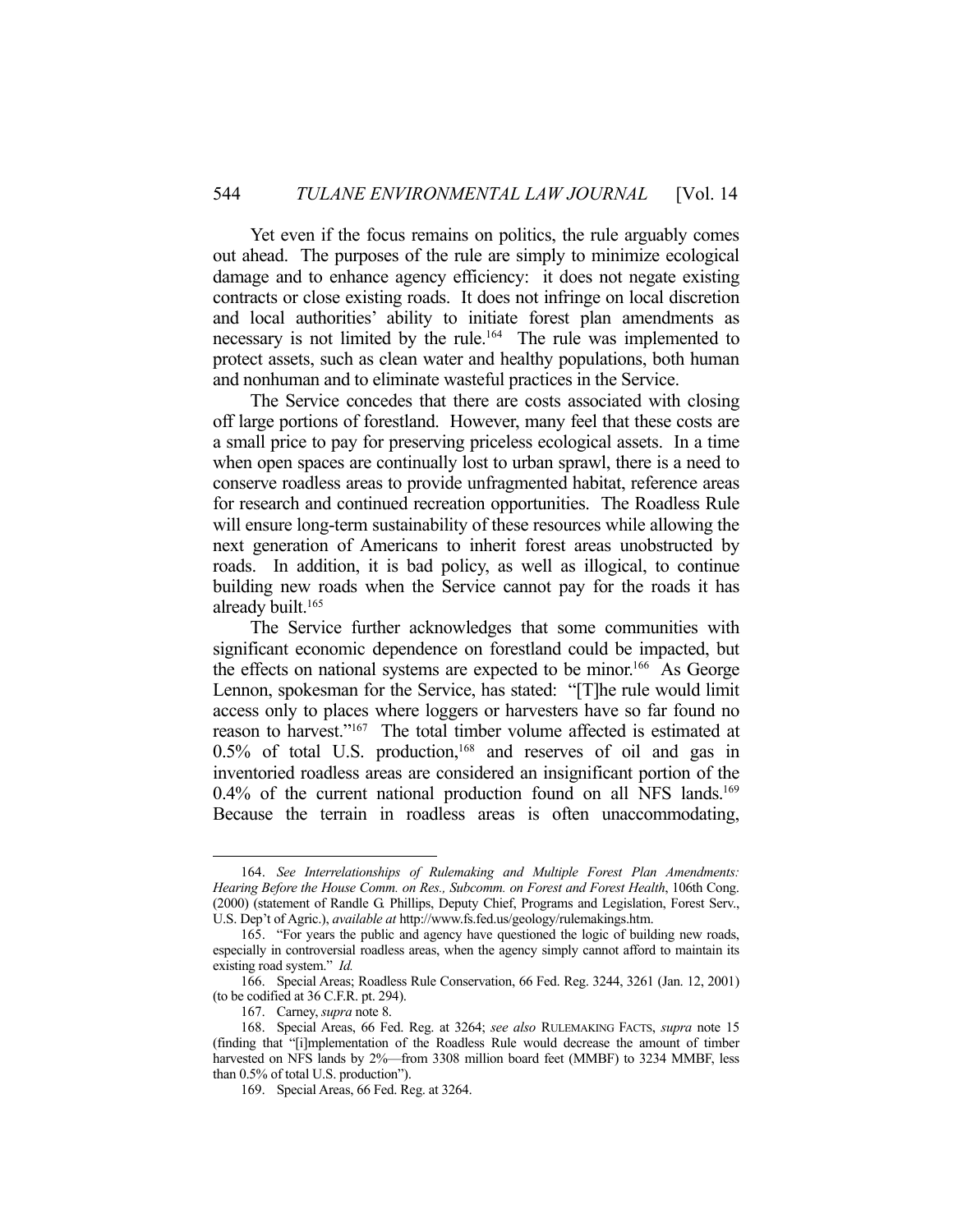expenditures required to remove these resources would likely outweigh the revenues derived from their sale.

 In fact, a study conducted in association with the Wilderness Society found that protecting roadless areas could actually be *good* for a state's economy.170 Looking at fourteen state-specific economic profiles, John B. Loomis, Ph.D. and Professor of Agriculture and Resource Economics at Colorado State University, found patterns in income and job growth that "make it clear that forests products manufacturing and other resource extractive jobs are a minor, and in most cases, declining part of the economy in states with national forest land."171 Added to this is the economic transition program proposed by the Service to limit the impact on those communities hardest hit, which seeks to provide financial assistance to communities, as well as work with such groups to implement local transition projects.<sup>172</sup> It is true that the economic impact on these communities must be taken into consideration when weighing the rule's costs and benefits, but this impact is only part of the picture. More important is the presidential and administrative power to make the rule at all. As shown, numerous statutes and cases have granted just such authority.

 The Constitution grants Congress the power to make regulations regarding federal land through application of the Property Clause.<sup>173</sup> Using such power, Congress entrusted the Secretary of Agriculture with broad powers to administer the NFS by passing laws, such as the Organic Act, MUSY and NFMA.174 The Service, in promulgating the Roadless Rule, has abided by all the applicable laws restricting its power.

 Although the Organic Act has been repealed, the Secretary of Agriculture still has clear authority to make provisions for the protection of the nation's forests.<sup>175</sup> Through MUSY, the Secretary must maintain the NFS for multiple-use and sustained yield of resources without impairment to the productivity of the land.176 This multiple-use

 <sup>170.</sup> *You Can't Save the Economy Without the Trees* (Oct. 9, 2000), *at* http://www. americanlands.org/forestweb/timber.htm.

 <sup>171.</sup> The fourteen states were California, Colorado, Florida, Georgia, Michigan, Minnesota, North Carolina, New Hampshire, New Mexico, Pennsylvania, South Dakota, Tennessee, Washington, and Wisconsin. *Id.* 

 <sup>172.</sup> *See* U.S. FOREST SERV., ROADLESS AREA CONSERVATION: QUESTION & ANSWER: ECONOMIC AND SOCIAL EFFECTS, *at* http://roadless.fs.fed.us./documents/rule/qa/es.shtml (last visited Jan. 11, 2001).

 <sup>173.</sup> *See* U.S. CONST. art. IV, § 3, cl. 2.

 <sup>174.</sup> U.S. FOREST SERV., FINAL REGULATORY FLEXIBILITY ANALYSIS FOR THE ROADLESS AREA CONSERVATION RULE 7 (Jan. 5, 2001), *available at* http://roadless.fs.fed.us/documents/feis/ specrep/xfrfa\_clearance.pdf.

 <sup>175.</sup> *See* Organic Act, 16 U.S.C.§ 551 (1994).

 <sup>176.</sup> *See* MUSY, 16 U.S.C.§ 529 (1994).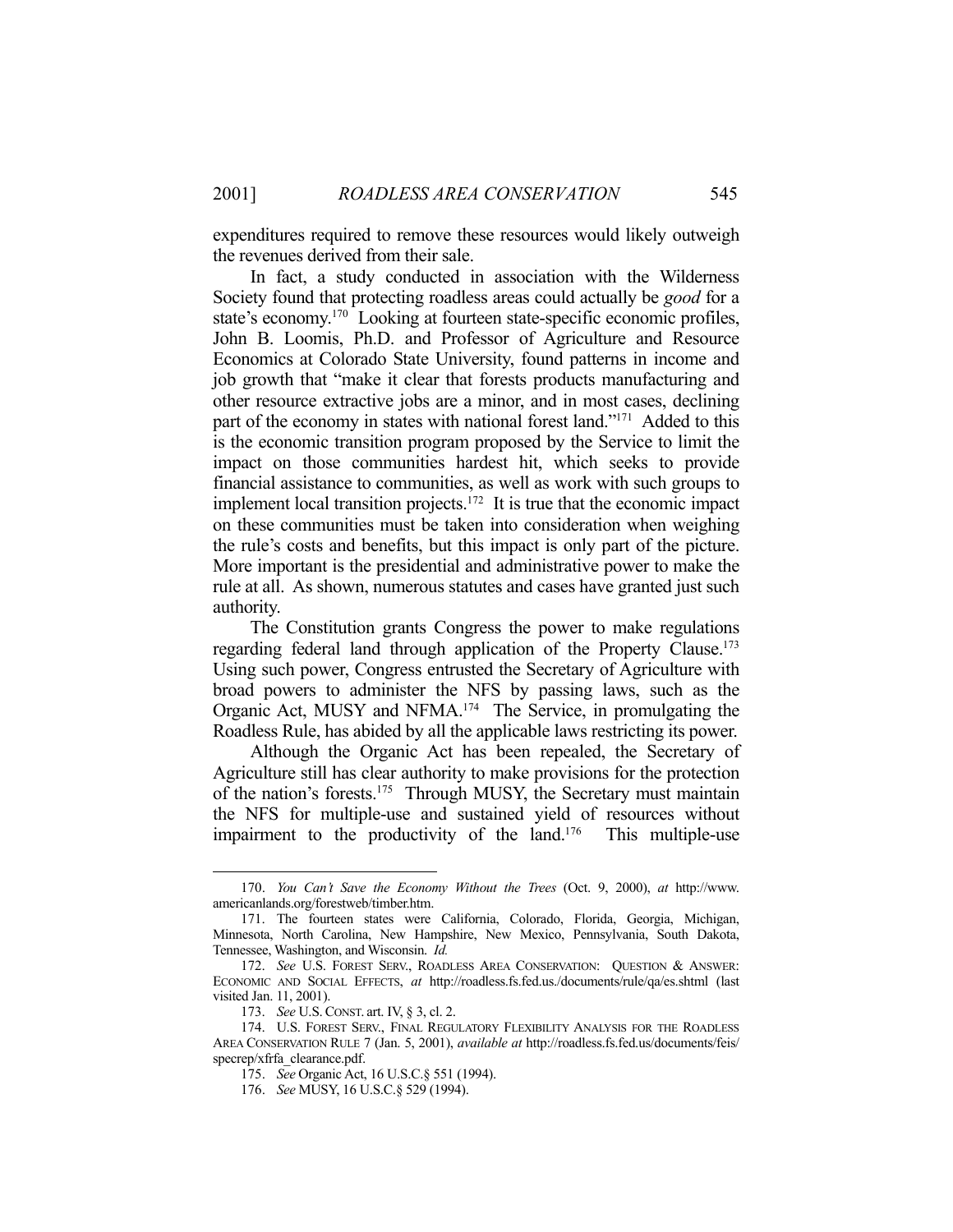requirement is interpreted broadly so that the Secretary may have discretion in determining the combination of uses best suited to the area.177 Indeed, the United States Court of Appeals for the Ninth Circuit has noted that the agency's authority "breathes discretion at every pore."178 Following MUSY, NFMA reinforces the principles of multipleuse and sustained yield.<sup>179</sup> It also authorizes the Secretary to create regulations to carry out the goals of the Act.<sup>180</sup>

 Case law has also provided the requisite authority for the executive's actions. In both *Light* and *Grimaud*, the Supreme Court reinforced the government's right to prohibit use of its property.181 As discussed, other courts have applied this right to roadless areas in particular.182 In addition to following the requirements set out by these laws and cases, the agency has acted in accordance with other regulatory requirements.183 The rule was reviewed under USDA procedures, Executive Order 12866 on Regulatory Planning and Review, and the "major rule provisions" of the SBREFA.<sup>184</sup> In addition, a regulatory impact analysis was prepared that found that the benefits associated with the rule outweigh the costs.<sup>185</sup>

 Having addressed the impacts of the rule and the authority to make it there remains only one issue: whether President Bush will overturn it. The new President has expressed some disfavor for it, but to rescind the rule, the administration will have to go through the same steps as were required to promulgate it.186 More than a century of land policy has lent itself to the implementation of the Roadless Rule. In that time, this country has gone from a land disposal policy to structured management to outright reservation. This evolution of federal land management will certainly play a role in determining the future of the Roadless Rule.

 <sup>177.</sup> *See id.* § 531.

 <sup>178.</sup> Perkins v. Bergland, 608 F.2d 803, 806 (9th Cir. 1979) (quoting Strickland v. Morton, 519 F.2d 467, 469 (9th Cir. 1975)).

 <sup>179.</sup> National Forest Management Act of 1976, Pub. L. 94-588, § 6(e), 90 Stat. 2949, 2952 (1978).

 <sup>180.</sup> *Id.* § 15.

 <sup>181.</sup> *See* Light v. United States, 220 U.S. 523, 523 (1911); United States v. Grimaud, 220 U.S. 506, 506 (1911).

 <sup>182.</sup> *See generally* United States v. Perko, 108 F. Supp. 315, 315 (D. Minn. 1952); Perko v. Northwest Paper Co., 133 F. Supp. 560, 560 (D. Minn. 1955); Mackie v. United States, 194 F. Supp. 306, 306 (D. Minn. 1961).

 <sup>183.</sup> *See* Special Areas; Roadless Rule Conservation, 66 Fed. Reg. 3244, 3244 (Jan. 12, 2001) (to be codified at 36 C.F.R. pt. 294).

 <sup>184.</sup> *Id.*

 <sup>185.</sup> *See* IMPACT ANALYSIS, *supra* note 105, at 7.

 <sup>186.</sup> *See* Motor Vehicle Mfrs. Ass'n v. State Farm Mut. Auto. Ins. Co., 463 U.S. 29, 29 (1983).